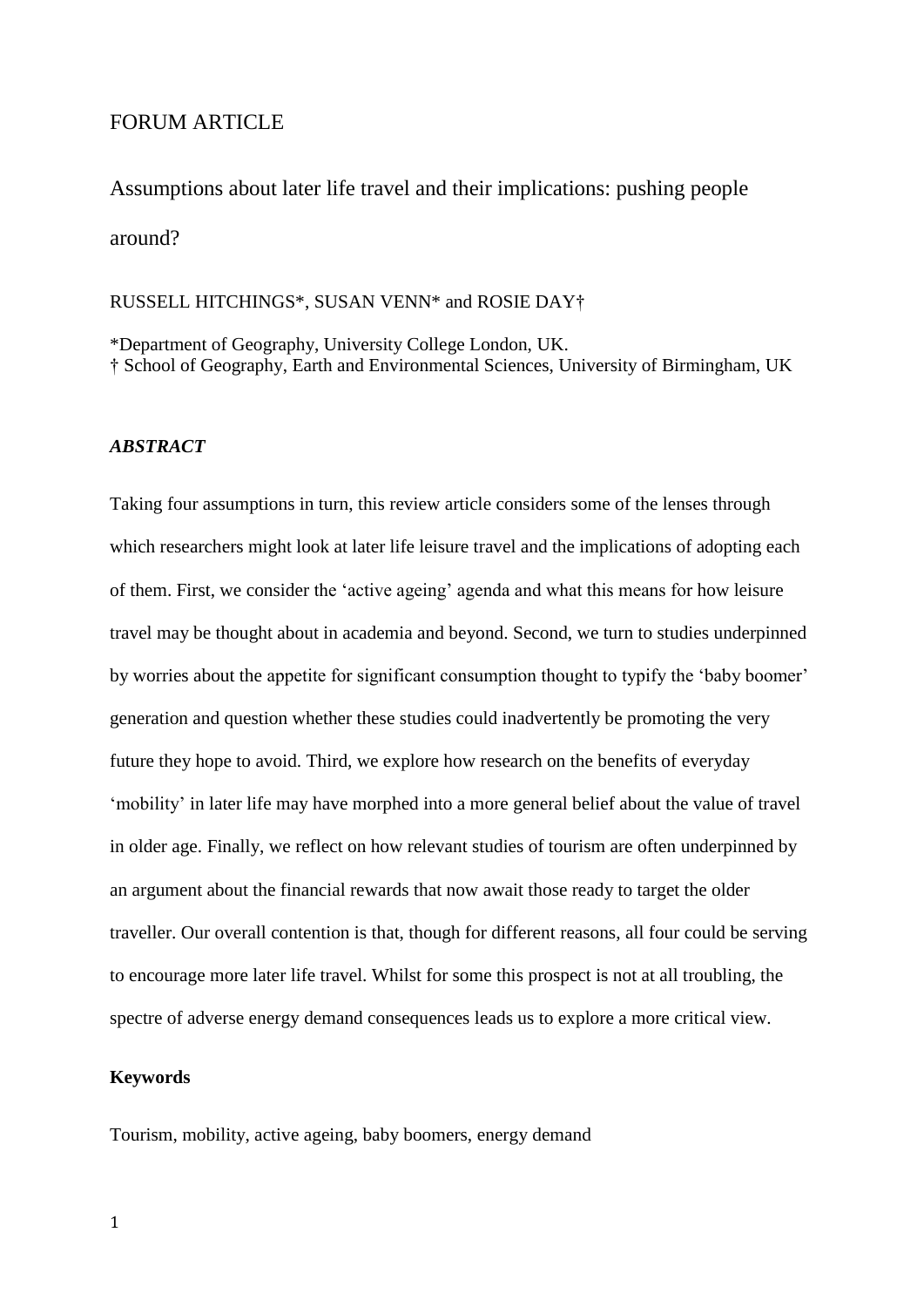### **A range of relevant lenses**

Taking four assumptions in turn, this review article considers some of the lenses through which researchers might look at later life leisure travel and the implications of adopting each of them. Our overall contention is that, though for very different reasons and intentionally or not, all four assumptions could be serving to encourage more later life leisure travel. Whilst for many this is not at all troubling, the spectre of adverse consequences in terms of energy demand and greenhouse gas emissions leads us to explore a more critical view. In conclusion, and with particular reference to the increased resource consumption linked to a future of more mobile older people, we reflect on the broader implications of this situation, identify a series of empirical topics that may warrant further study, and consider the role of gerontological research in this endeavour. More specifically, we argue for greater attention to the ways in which older people themselves respond to our four assumptions, for a more detailed examination of the difference made by distance in the experience of later life leisure travel, and for critical gerontologists of mobility to look more often beyond the locality.

### **Assumption 1: Ageing should be active**

The belief that 'active ageing' brings a suite of wellbeing, independence, health and quality of life benefits is now firmly established in both official discourses (Department of Health 2005; World Health Organisation 2002) and funding initiatives (Clarke and Warren 2007; Hennessy and Walker 2010). Whilst the European concept of active ageing centres on the link between activity and health, the original American idea began with economic beliefs about the value of extending production and consumption into later life (Bass, Caro and Chen, 1993; Gilleard and Higgs 2000; Jones *et al.* 2008). Either way, the goal of this work has generally been one of encouraging older people to stay active and independent for as long as possible as studies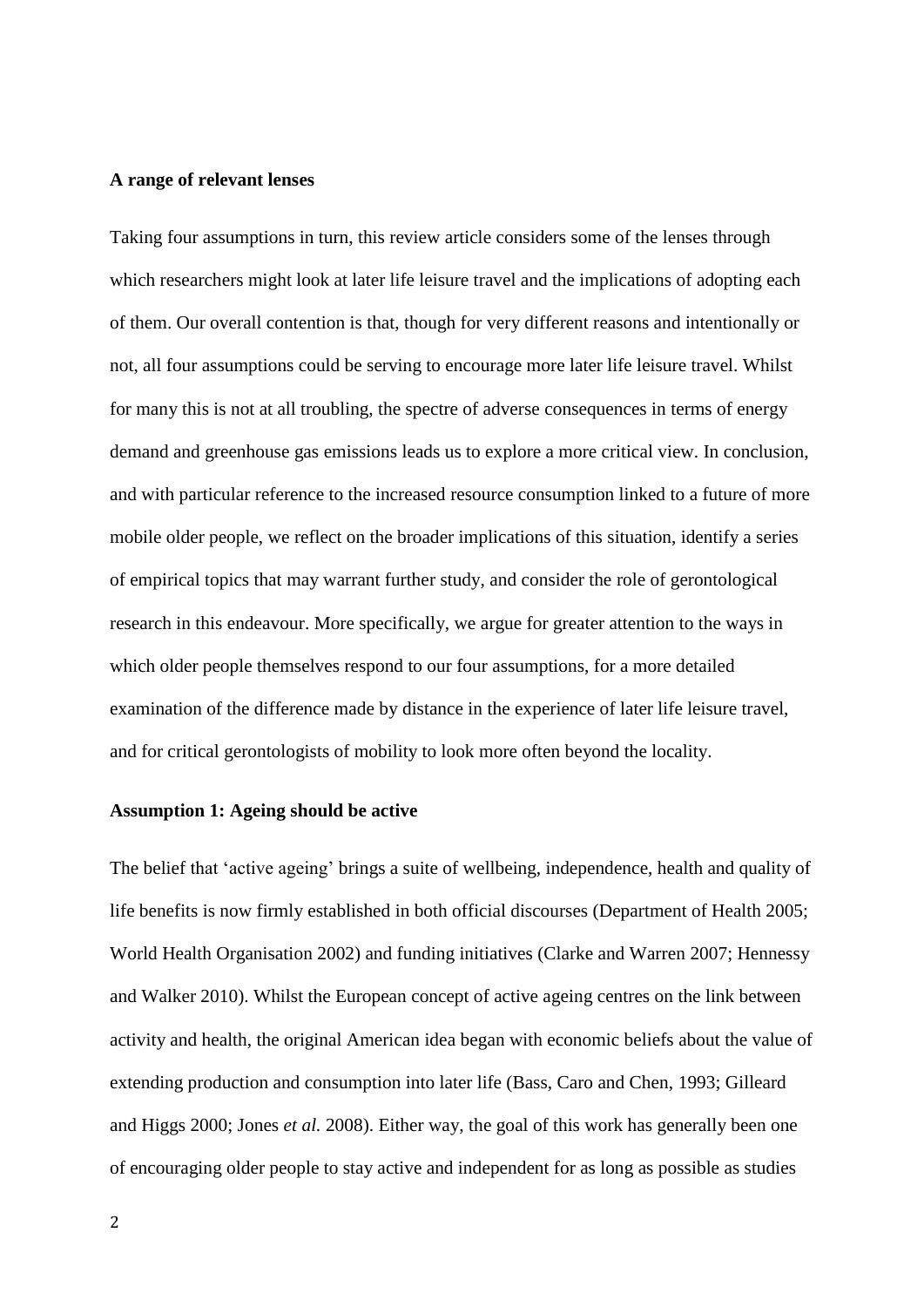exploring the connections between activity, mobility, productivity and health have coalesced into a compelling research agenda (Katz 2003; Walker 2002; Walker 2009).

In view of its popularity, we should be unsurprised to see the promotion of 'active ageing' has been subject to some critical scrutiny. Some commentators have been at pains to emphasise how such a broad agenda necessarily obscures a diversity of individual circumstances and the constraining and enabling everyday life contexts through which active ageing is potentially realised (Katz 2000; Boudiny 2013). Whilst it is undeniably true that people are generally remaining healthier for longer in a way that presents new opportunities for ageing 'actively', such critics highlight how an 'overly idealistic' (Boudiny 2013 1077) vision may also put older people under undue pressure (Walker 2002) by downplaying the inevitability of physiological senescence and overlooking variability in access to necessary services (Katz 2003; Walker 2006). Nevertheless, it remains the case that 'active' ageing is now often positioned as the obvious solution to a problem about fighting unhelpful ageist assumptions about later life being a time to submit to inevitable decline (for gerontologists) and cutting the costs of dependency (for economists) (Katz 2003; Walker 1990).

Whilst it is easy to see why beliefs about the value of active ageing have become so entrenched, our first suggestion is that the effect may be to put those hoping to age 'well' on a treadmill of constant activity without a clear sense of how much they will like it there. In other words, we want to consider whether this agenda is now so popular that older people feel obliged to be active whether they want to or not (Bowling 2008). We have recently seen how older Scandinavians who publicly endorse the value of later life activity may adopt a more confessional tone when discussing the private pleasures of doing less (Lundgren 2012). Such reticence may be understandable when, as Pike suggests, the 'inactive' older person may now be something of a societal 'folk devil' (Pike 2011) to be vilified for reproducing a stigmatised and 'unsuccessful' response to later life (Bowling 1993; Doman *et al.* 2006; Katz 2003).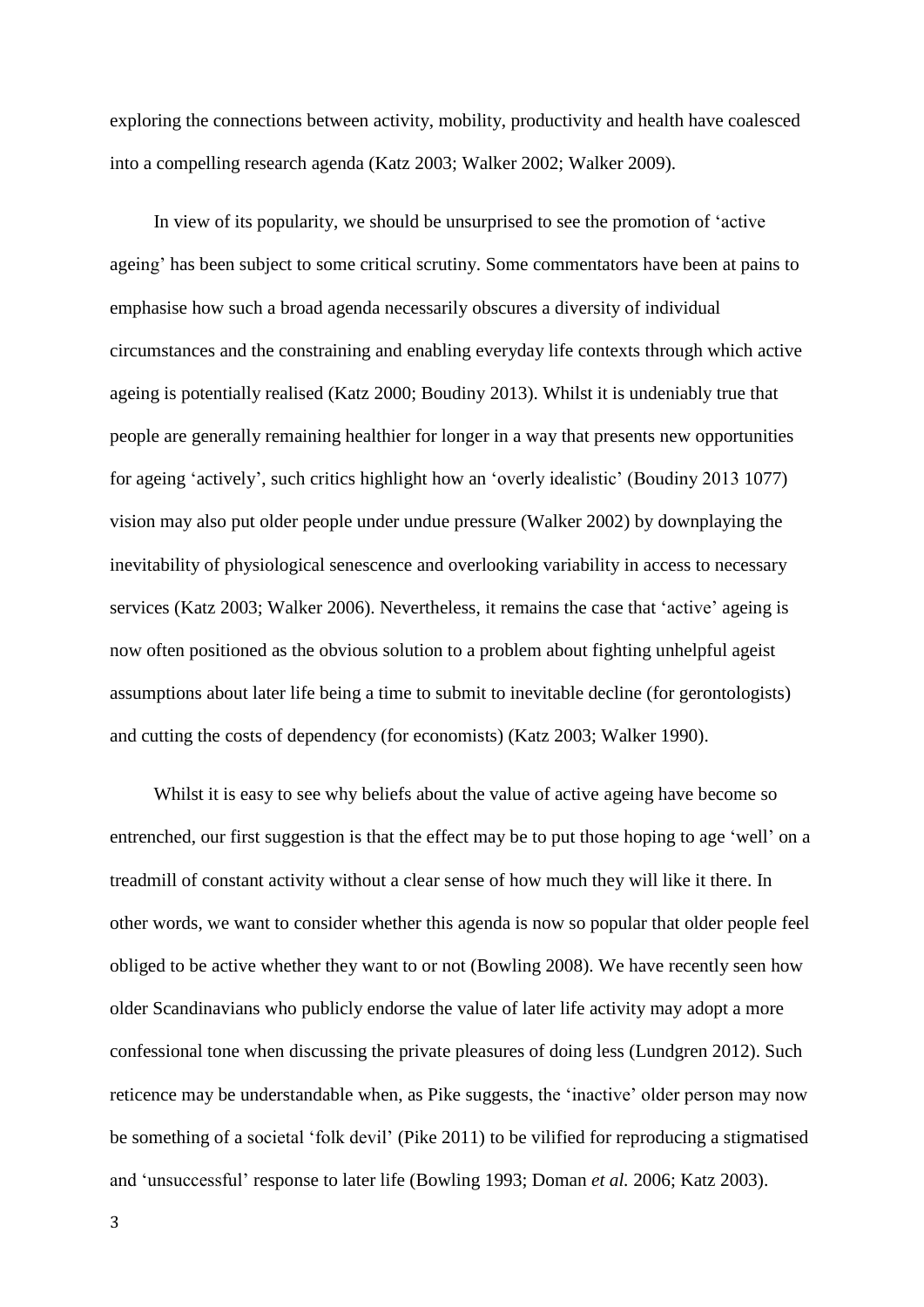Our interest is in what this means for travel. In this respect, McHugh (2003) has wondered whether gerontologists are themselves perpetuating a wider societal ageism by encouraging older people to maintain 'youthfulness' through active ageing activities that include travel. Equally, in a similar result to that of the above Scandinavian study, Nimrod (2008) finds active older Americans feeling compelled to justify any desires for travelling less. Could it therefore be that many older people now feel a pressure to demonstrate themselves as 'busy travellers' (Gibson 2002) as part of the wider 'busy ethic' promoted by the 'active' ageing discourse (Ekerdt 1986; Katz 2000)? Whilst the active ageing lens has no doubt done much to counter a wider societal ageism that attaches all older people to ideas of incapability (Walker 2002, 2009), there is more to say about how it has seeped into wider society and with what effects on how and where older people feel they should be travelling.

The picture is currently mixed in terms of what the societal embrace of active ageing means for travel. If we sift through the most relevant studies, Bowling suggests older people most often imagine active ageing to happen closer to home, but some also believe it happens further afield (Bowling 1993; 2008) - though how trips provide 'activity' opportunities goes unexplored. In any case, whilst a core objective of this agenda is about providing older people with the 'opportunity' to engage in 'meaningful pursuits' (Walker 2002; 2006), we worry about how easily aspirations for 'opportunity' become expectations about activity in ways that might feasibly entail more travel than is individually or societally desirable. So whilst the active ageing agenda may have a positive impact in giving older people a new sense of entitlement about access to certain activities, there may also be downsides to this. Our first point is therefore that, though we do not yet know for sure, an assumption born of an understandable and largely laudable fusion of research and policy objectives might feasibly be serving to push older people around by compelling them to travel because successful ageing is apparently now demonstrated by 'activities' such as this. In fairness, active ageing was always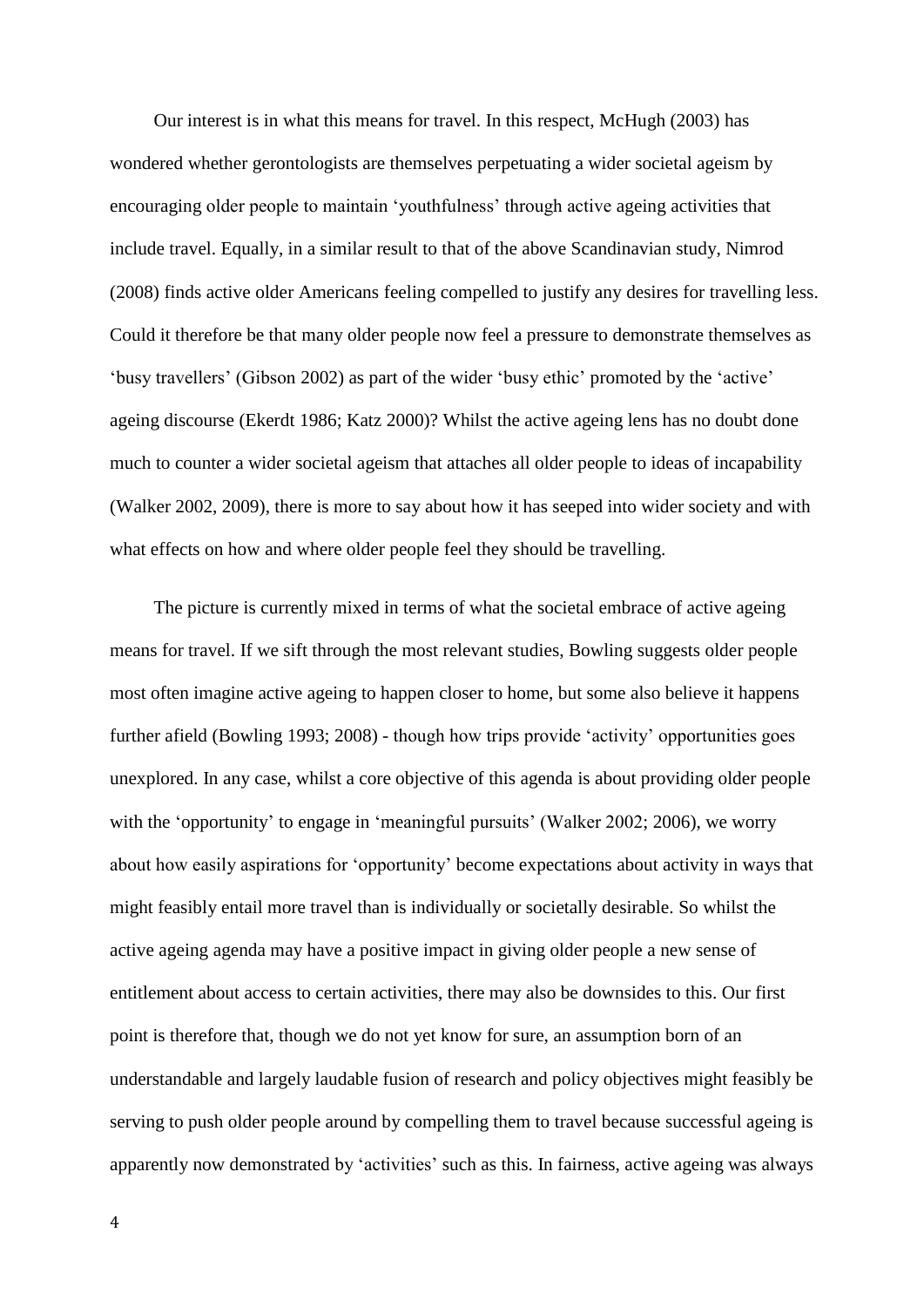recognised to be about balancing rights and obligations (Walker 2006). But we worry that one unanticipated result could be a strengthening sense of travel obligation.

#### **Assumption 2: The boomers are on the move**

Our second assumption is born of a very different set of concerns as the mobile older person now morphs from a virtuous individual doing what they can to stay healthy and independent to a potentially self-indulgent environmental burden (Elkington 2011; Willetts 2010; Wright and Lund 2000). Rather than starting with the individual and collective benefits believed to accrue from 'active ageing', the spotlight has now been turned onto the later life hopes, dreams and expectations thought to prevail within a specific generational cohort. These are the 'baby boomers' (those generally taken to have been born between 1946 and 1964), the majority of whom are now either approaching retirement or in early retirement.

Although ideas of a generationally uniform disposition have, as with the blanket suggestion that older people should be active, received understandable criticism (Morgan 1998), Biggs *et al.* (2007) nevertheless suggest the baby boomers represent a unique cultural shift towards later life consumerism by virtue of their significant post retirement incomes and how they never needed to embrace the virtues of thrift. Accordingly they have come under fire in both academic and media discussion (Biggs *et. al* 2007; Elkington, 2011; McCarthy 2013; Willetts, 2010) for consuming more than earlier and later generations alike (Haq, Brown and Hards 2010; Wright and Lund 2009). As a consequence, and in stark contrast to the concerns sustaining the active ageing agenda, we are now presented with worries about the 'selfish' or 'greedy' generation (Karisto 2007; Street and Crossman 2006) whose quest for a 'self-actualizing' (Giddens 1991) life of enjoyable experiences after retirement stands to entail significant consumption irrespective of environmental cost (Harkin and Huber 2004; Karisto 2007; Willetts 2010). Though in some respects, and as some gerontologists have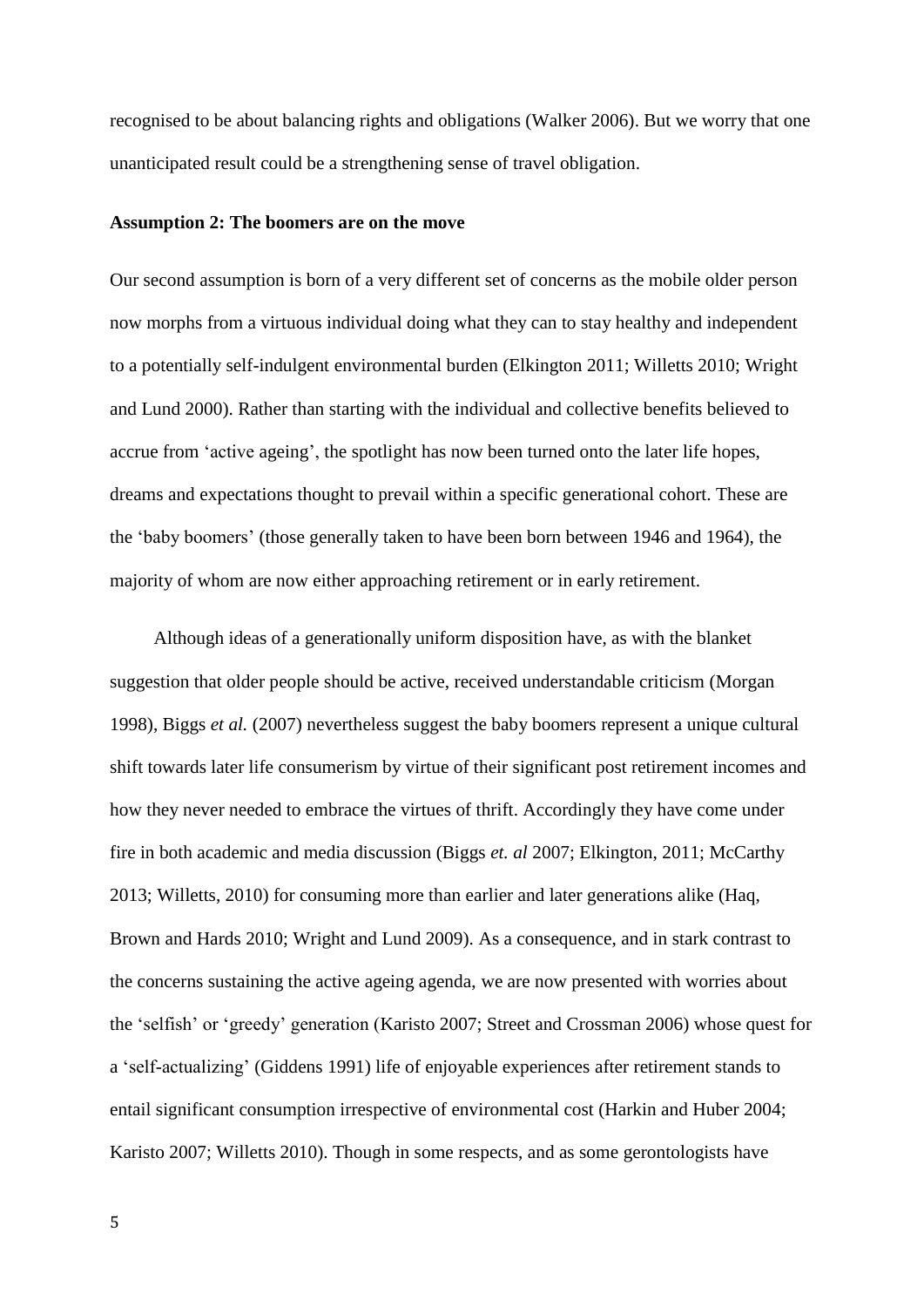rightly pointed out, the boomers may be commendable in their blithe indifference to repressive but still societally entrenched ideas about 'old-age-appropriate' lifestyles (Blaikie 1999; Tulle 2004), equally common in this discussion are anxieties about the excesses likely to result from the arrival of new ideas about what fulfilling post retirement lives should rightly encompass (Gabriel and Bowling 2004; Thompson *et al.* 2010).

Whichever view you take, the changing norms of later life travel consumption linked to the 'boomers' have so far gone relatively unexplored. There is a consensus that those now approaching retirement will likely be more active than previous generations of older people in all areas of life - physically, politically and also as consumers. Yet the detailed analysis of consumption after retirement has tended to focus on income and everyday expenditure (Hurd and Rohwedder 2006), partly because relevant data are more readily available (Gilleard *et al.*  2005) (though see Hynes 2015 for a recent analysis of travel). This leaves us with a limited appreciation of what could be significant amounts of travel related spending, how this came about, and whether generationally distinct approaches to travel can actually be discerned. Despite claims that the 'boomers' are travelling widely (Bonvalet and Ogg 2011), as it stands we know little of the detail. If our newest generation of retirees are all about consumption, it is easy to see travel fulfilment playing a big part in this. This may be especially so if later life consumption desires are more about 'experience' than 'acquisition' because the appeal of possessions starts to wane when the time left to enjoy them is understood as limited (Major and McLeay 2013). However, we should also remember how some in this generation have determinedly distanced themselves from 'excessive' consumption as they 'bridge' the frugality of their parents and the self-indulgent desires of their offspring (Leach *et al.* 2013). The trouble is that such counter narratives are often obscured by worries about the horde of older 'consumption junkies' (Venn et al, 2016) that seems to be amassing on the horizon.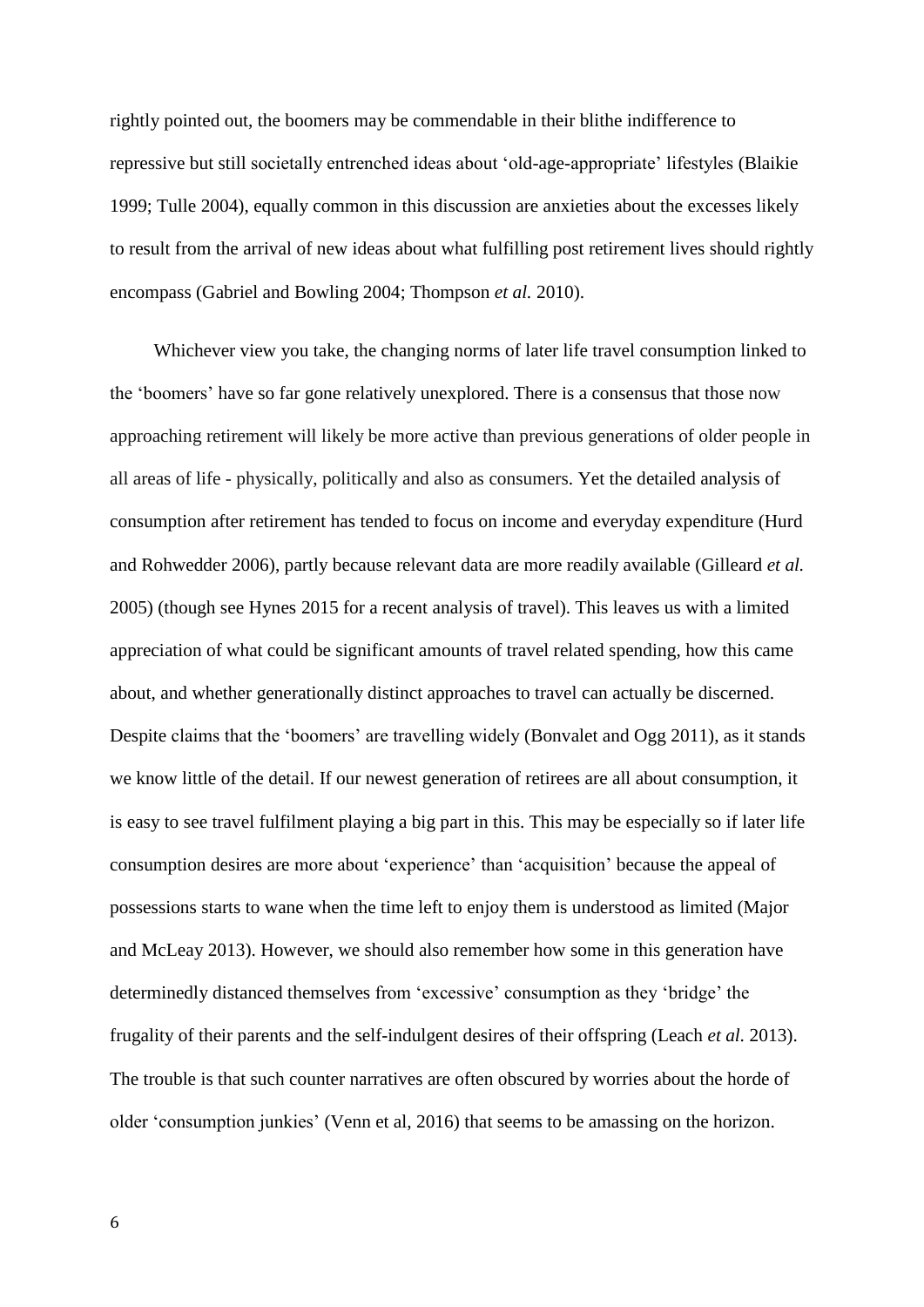Only rarely in gerontology has consideration been given to the gap between aspiration and actuality in 'baby boomer' travel, partly because they have only just started to embark on their later life travel careers. Goodwin and O'Connor (2014), however, provide a compelling exception by studying the 'fantasies and realities' associated with how those in this group face up to retirement. They show us how unknown futures can engender idealised constructions as, lacking any clear sense of their post retirement lives ahead, respondents reached for comforting visions of lifestyles that included long holidays to 'exotic' destinations. What is especially interesting here is how even those without the necessary financial means seemed to cherish the 'fantasy' of travel. Could it therefore be that the notion of post-retirement travel 'self actualisation' is now so firmly entrenched that some in this generation cannot help but ignore the less exciting realities that actually await them? We know there is evidence that post retirement travel can be seen as a 'right' after many years of work (Staats and Pierfelice 2003) and that the retirement transition can be seen as a gateway to lifestyles hopefully associated with 'celebration' - as in those planning to tick off 'bucket list' experiences or embark on 'round-the-world' trips (Hillman 2013; White and White, 2004). Yet whilst a post retirement 'life of sunshine' (Unikowski 1996 in Mann 2001, p. 92) may be hoped for, there may be a more sober story to tell about those who, when it comes to it, lack the money.

Here we support Gilleard and Higgs' (2007) suggestion that we should consider the implications of badging those born between 1945 and 1964 as 'boomers' in the first place. For them, attributing identifiable characteristics to those within an invented generational grouping is contentious, and a reflection of 'not so much the power of cohorts as structuring influences on the 'conscience collective' as the market and the media conspire to sculpt our older identities' (2007 p. 13). We worry that embedded within this 'conscience collective' are assumed characteristics which encompass, among other things, mass consumption and significant travel. This then begs the question of whether, by starting with a demonisation of

7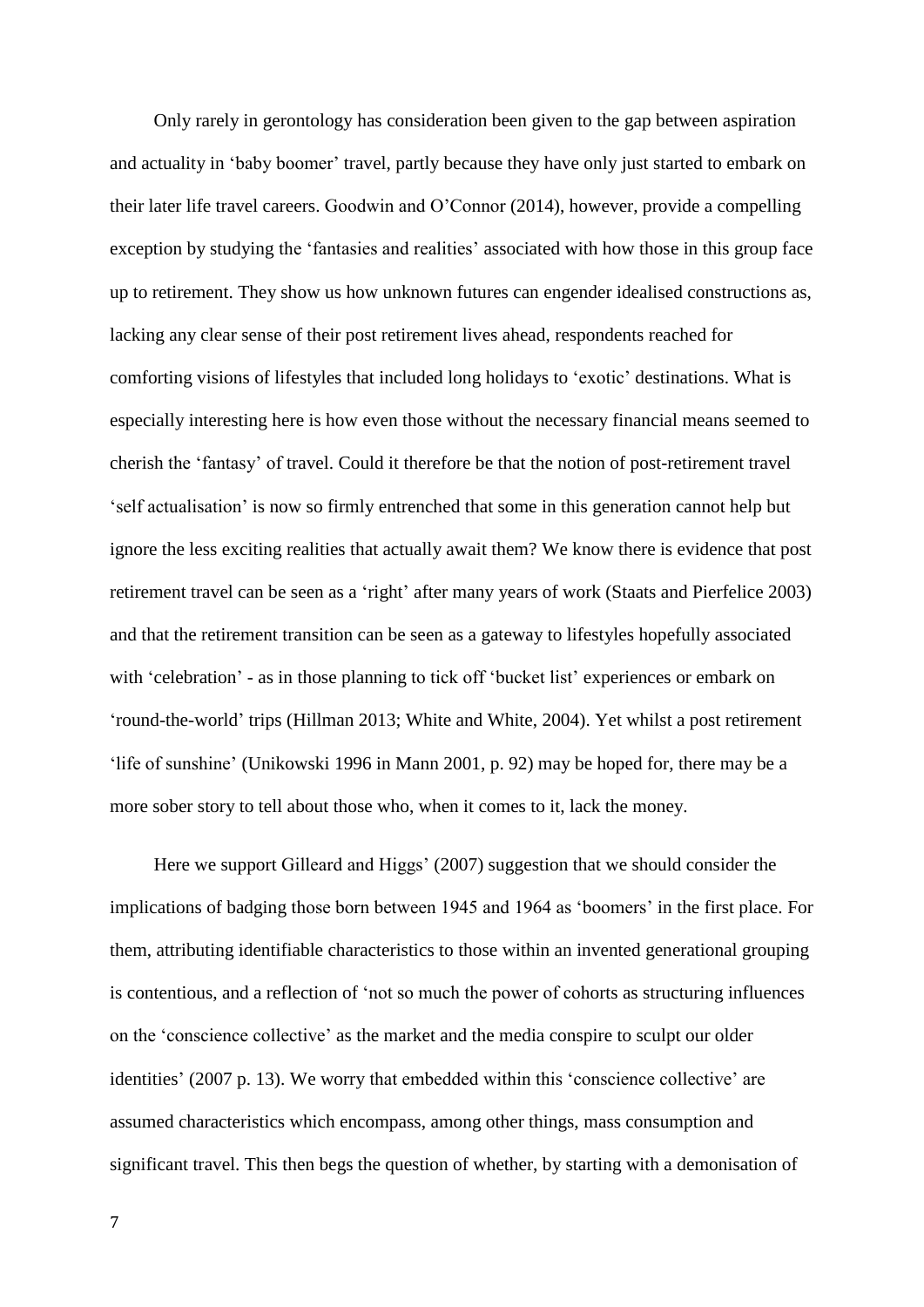the consuming boomers, researchers in this field are themselves feeding a discourse of ever increasing travel that imaginatively deposits older people on a second treadmill of activity. Ironically in view of how this work is often voicing concerns about escalating consumption, by making assumptions about the likely consumption of our new or soon-to-be retirees, it may itself have a hand in fostering the very future it hopes to avoid.

As Siren and Haustein (2013: 143) emphasise, although the 'boomers' are 'expected' to continue being mobile and independent as they move into later life, it is wrong to assume this just because they are now. Similarly, though Gilleard and Higgs contend 'those who grew up spending freely earlier in life are more likely to continue to spend freely later in life' (2005: 153), we don't yet know how the boomers will really age. So whilst the story of the 'lucky generation' with hitherto unheard of levels of wealth and power (Broomfield 2010 in Leach *et al*. 2013) is compelling, we should handle this caricature with care. As the exasperated tone of those determined to debunk the myth of a generation constantly on cruises (Ready for Aging Alliance 2015) would suggest, the consuming boomer may have become another 'folk devil' akin to that of the dangerously inactive older person. In short, whilst the prospect of increasing expenditure and resource use amongst this group makes a powerful case for the study of consumption across cohorts, this same vision may obscure the financial difficulties faced by some (Goodwin and Connor 2014) and bolster the idea that more travel is coming. In this respect, whether we see the boomers as selfish consumers or the pioneers of a positive new approach to ageing is itself irrelevant because both starting points might, once again, serve to push older people around by fuelling expectations about increasing travel.

## **Assumption 3: Mobility is more generally marvellous**

Though the volume of work associated with our first two assumptions is sizeable, even greater is the amount sustained by the third. The focus in this is 'mobility' where the contention is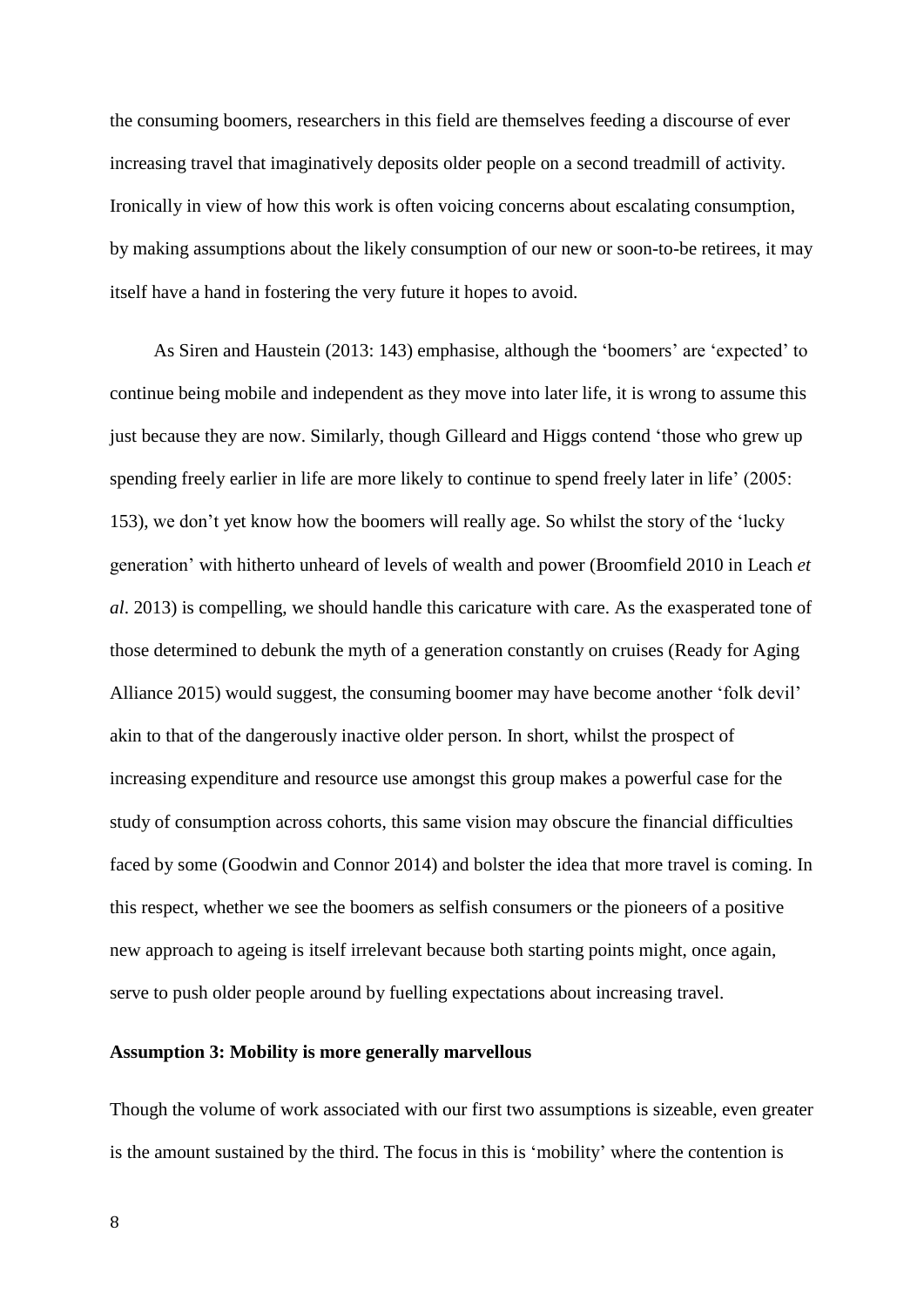generally that this should be encouraged as mobility, independence and wellbeing have become closely entwined as topics of gerontological study. In this sense, the third body of work has much in common with the active ageing agenda. The difference is that the authors discussed here start with this specific empirical topic rather than the more general benefits of activity. In this body of work the core objective is often about understanding how later life 'mobility' can combat the challenges of declining health, disablement and diminished autonomy (Metz 2000; Peace, Holland and Kellaher 2011; Schwanen and Ziegler 2011).

In their review, Schwanen and Ziegler (2011) underline how the links between later life mobility and wellbeing are complex, still only partially understood, and should be examined in terms of the 'imaginative mobility' of connecting to distant people and places as much as those of actual movement (see also Nordbakke and Schwanen, 2014). Yet they nonetheless come out in support of the most common framing of mobility since 'out of home mobility is widely believed and has been shown to be positively correlated to wellbeing in old age' (p759). Similarly, whilst Metz (2000, p149) argues that 'because of the lack of an established relationship between mobility and quality of life, the efficacy of interventions aimed at enhancing mobility are hard to assess' this has not stopped 'mobility' becoming something of an axiomatically assumed good. Goins *et al.* (2015), for example, state that "optimal mobility is an important element of healthy ageing' such that the objective naturally becomes one of helping older people 'out of the home' to provide 'social contact, exercise and social stimulation (Mollenkopf *et al*. 2005; Schwanen, Banister and Bowling 2012).

Such objectives are entirely reasonable if the problem is defined as one of staving off physical decline and a retreat towards a 'fourth age' of isolation at home (Laslett 1989; Gilleard and Higgs 2013) and, to be clear, we do not want to argue against the many mobility benefits revealed by this work. Our point is rather that it may be worth reflecting on the kinds of mobility being imagined here. Metz (2000) argues that 'mobility' implies being able to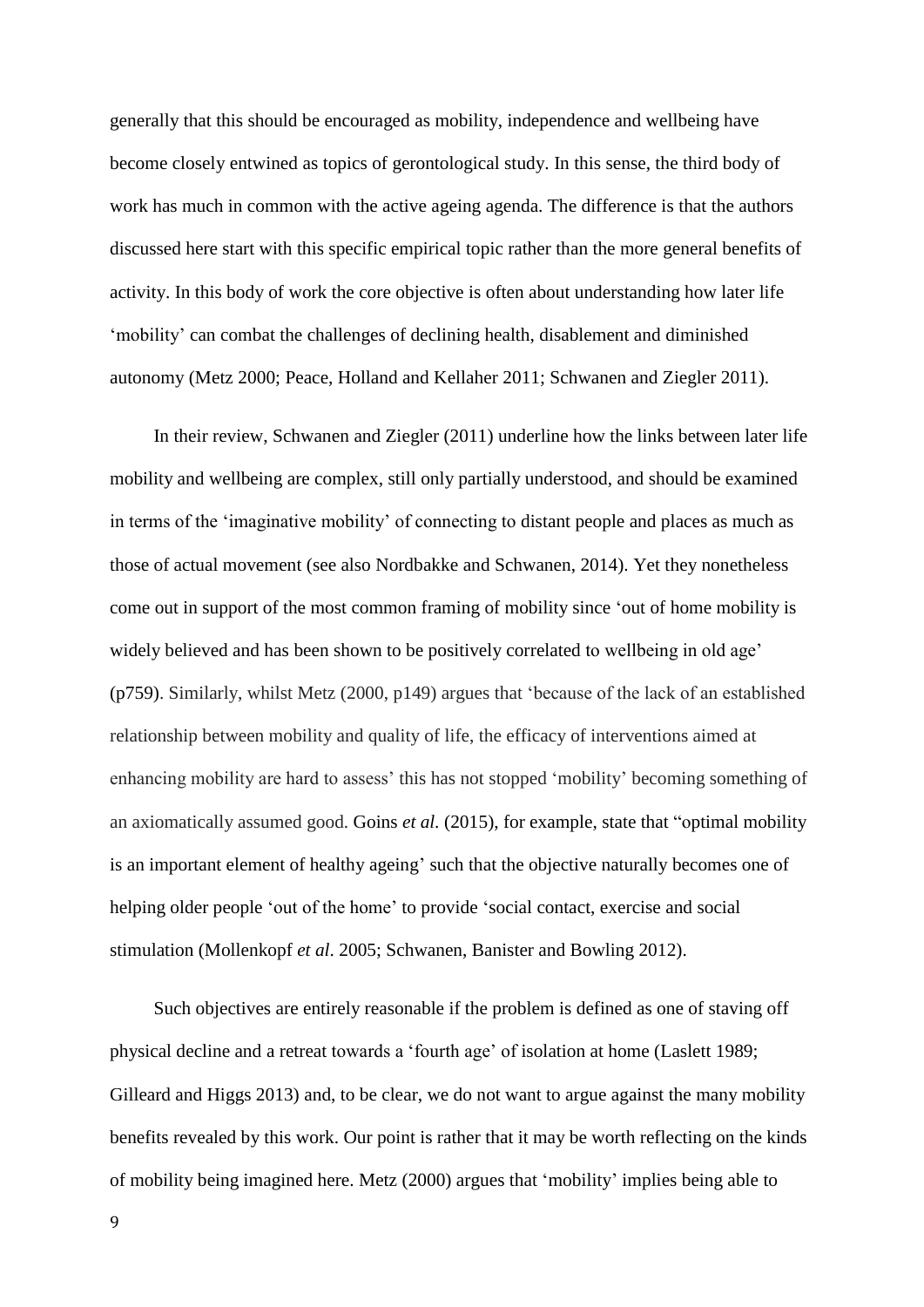physically move, and is therefore most often linked to disability and its relationship with independence and well being, whereas 'travel' research is associated with leisure activities and modal choice. Nonetheless is it true that the gerontological discussion has tended to centre on the former (Ziegler and Schwanen 2011) and that may have cemented a certain set of ideas about what older person mobility is and how it should be engaged with. Our third research tradition generally sees 'mobility' as a local matter associated with a powerful triad of independence, wellbeing and quality of life benefits (Breheny and Stephens 2009; Gabriel and Bowling 2004). What is accordingly relatively absent in gerontologically informed mobility research is a consideration of how longer distance leisure travel compares to the shorter journeys that do seem to make 'everyday life' more enjoyable and healthy. The question that follows is whether this kind of longer distance mobility is equally beneficial.

Occasionally we are provided with glimpses of how longer journeys complicate this picture. Musselwhite and Haddad (2010), for example, have usefully shown how some older people feel that, if they are to achieve 'quality of life' through mobility, this mobility should be precisely about 'going beyond' daily need by 'viewing scenery, discovering new places, and having chance encounters'. Similarly, Toepoel's study suggests that some older cohorts may be finding that temporary holiday encounters are just as good as local activities in fighting feelings of loneliness and isolation (Toepoel 2013). In a sense this 'mobility' is also delivering on its promise through a similar series of interlinked wellbeing benefits. Yet this is a mobility quite apart from that which is the focus of the sizeable volume of work on the 'local' activities that take older lives 'out-of-the-home'.

Less positively, it is also true that frequent holidays further afield can impact negatively on the ability of older people to create and maintain local community connections (Nimrod 2008). Despite hopes about 'giving back' in later life, 'hedonistic' travel could therefore be supplanting any nascent altruism in the retirement plans of those who are now getting older.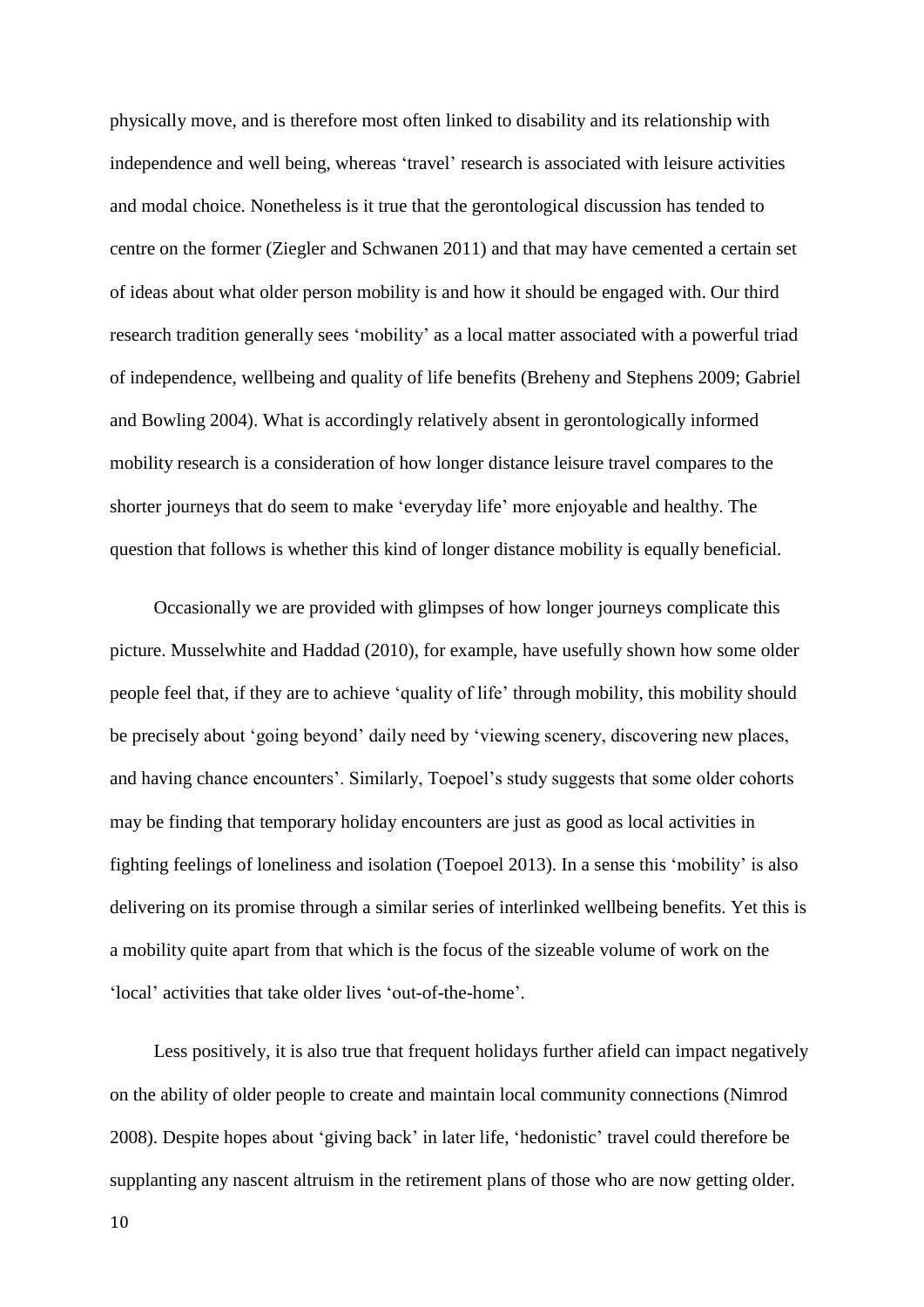Distracted from 'productive ageing' projects nearer home (Timmer et al. 2003), we can imagine older people being lured towards a life of 'elastic adolescence' (Mackay 1997) and significant travel. In this regard, the blanket view that mobility is generally a good thing might benefit from more critical scrutiny. If this work ends up positioning mobility, irrespective of distance, as fundamentally positive it could easily be taken to imply that longer trips, which may not always be desirable, beneficial or financially feasible, are also part of the package. In other words, when taken as a whole, individual studies that start with the justifiable aim of fostering 'out-of-home' activity could also collectively be serving to push older people towards travel of greater distances when we do not yet know whether this will provide comparable benefits or what is gained and lost in the process.

#### **Assumption 4 – There is money to be made here**

For the fourth and final assumption, we turn to another literature that is generally hoping to encourage later life mobility. This is, however, at quite a different range of distances and for quite a different set of reasons. For those in travel and tourism studies (for a review, see Patterson 2006) the goal of researching this topic is commonly a clearer understanding of what older travellers want so that relevant travel businesses can better provide it (Furling 2007). Excited by the business opportunities associated with ageing societies, Muller and O'Cass (2001), for example, claim the 'future for vacation retirement travel looks particularly bright' (286) whilst Hudson (2010), with reference to what has been called the 'zoomers' ('baby boomers with zip') is confident enough to claim that 'tourism businesses targeting this ageing population with an effective mature marketing strategy are going to be monetarily rewarded' (p445). There is no doubt that, partly because this final group of scholars are often affiliated with marketing agendas and departments, they have taken a particular interest in understanding how the industry might best take advantage of societal ageing by 'enticing' us (Viant 1993) to make travel the 'essence of retirement' (Weiss 2005).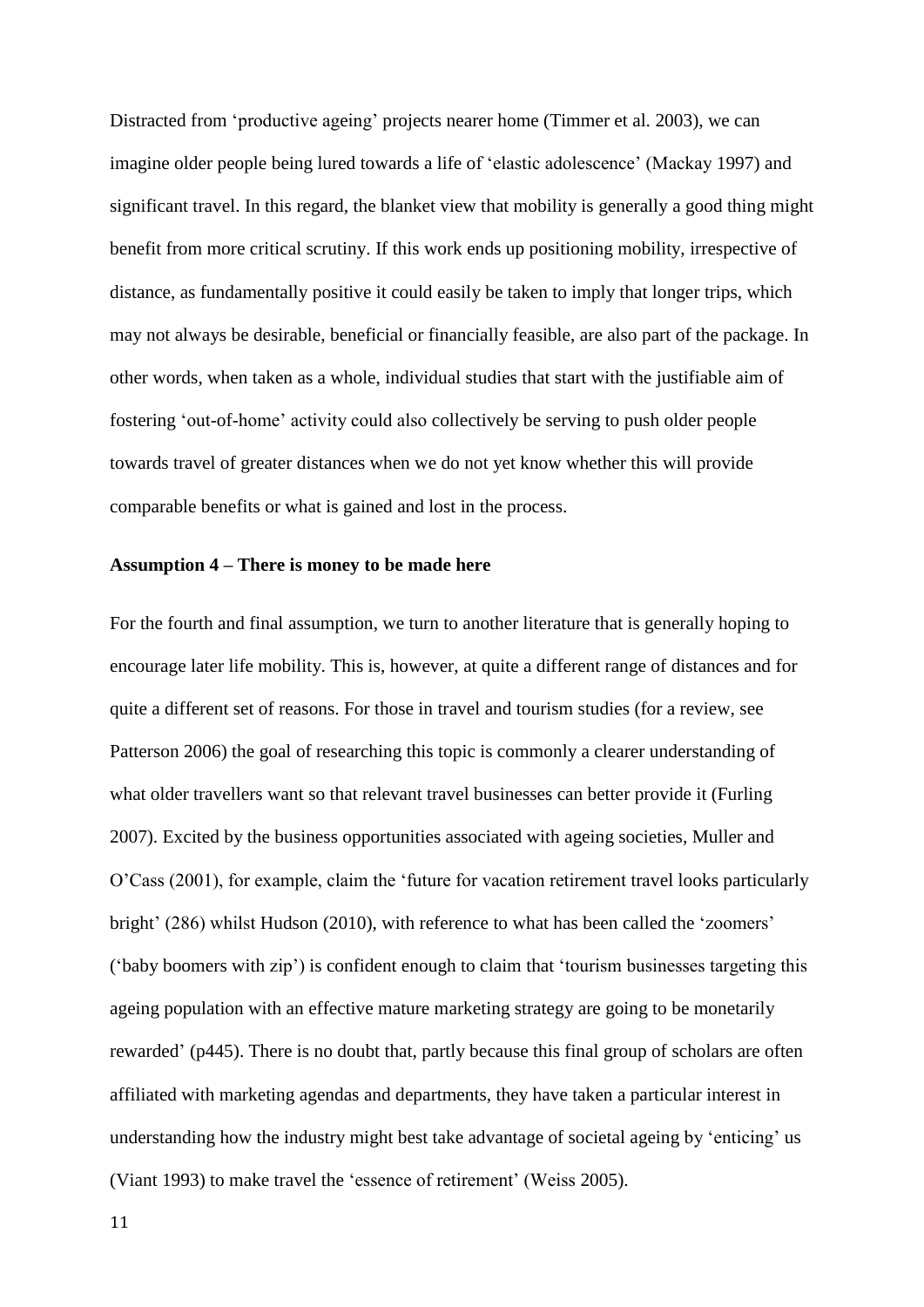Many of them also perpetuate (though this time more hopefully) the idea that baby boomers are reinventing post retirement travel. Hudson (2010) trumpets this view particularly loudly, claiming they are determined to 'squeeze every last drop out of their time here on Earth rather than settling for indolent retirement' (p445). Muller and O'Cass (2001) also see the potential in responding to how the 'young at heart' ((Ylänne-McEwen 1999) want many new experiences whilst they still can (see also Patterson 2006). In this respect, the implicit ageism of tourist marketers who are reluctant to target older people because they find the idea of ageing unpalatable (Hudson 2010) might inadvertently prove better at enticing those older people who share their distaste (Tulle-Winton 1998). Either way, what we are often presented with here is a relatively cheery vision of the money that now stands to be made from more later life travel as, though the concept was never intended to apply specifically to holidays (Walker and Maltby 2012), the active ageing discourse is co-opted by tourist marketers.

The lived reality, however, is obviously not so straightforward. These are older people nonetheless, and, in this respect, we should recognise that all the mobility difficulties identified by gerontologists should also have a place in our understanding of tourism. One way in which this emerges is through the currently mixed picture regarding the extent to which older people want 'challenging' holidays. Whilst Hudson (2010) and Howe and Strauss (2007) both argue that older people increasingly look for adventure (what we might expect from the dauntless 'zoomers'), on closer inspection we see how this must be reconciled with the risk aversion associated with older age. One result has been the rise of 'soft adventure tourism' (Patterson and Pegg 2009) as a rather oxymoronic idea that neatly captures the pressures of reconciling 'zooming' ambitions and worries about the attendant physical strains. In this respect, Kazeminia, Del Chiappa and Jafari (2014) provide a useful corrective to all the upbeat marketing talk about daring boomers through their analysis of senior online advice sharing fora. Though we should be cautious about extrapolation when the 'young at heart'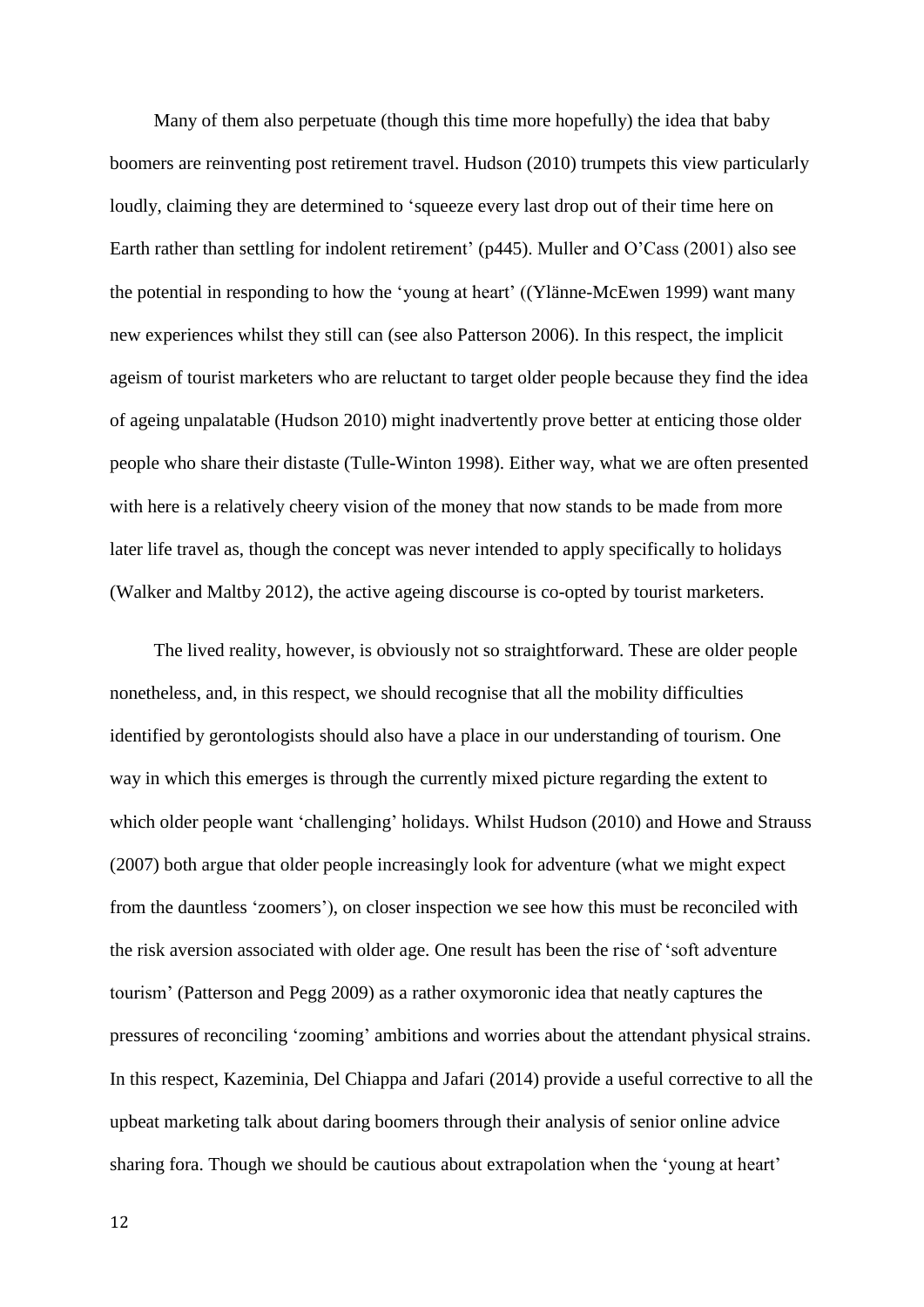will likely shun such discussion boards because they do not identify with the idea of being old, this study provides us with a rare insight into the travel anxieties that evidently remain among some older people. The trouble is that, as it was with the predominant 'consumption junkie' caricature, such counter narratives are often drowned out in this work by a happy alignment of academic and industry objectives.

The reality of how these tensions are lived out is also unclear partly because, as others have noted (Patterson, 2006; Sedgely, Pritchard and Morgan 2010), the quantitative approaches that continue to prevail in this field put the accounts of older people out of reach. The aim in tourism research has often been a clearer picture of 'the market' by identifying what older people want so this can be better provided to the economic gain of those 'in the industry'. To these ends, several authors have made typologies of older travellers. For example, Morgan and Levy (1993) in distinguishing between attitudes and motivations identify 'pampered relaxers,' 'highway wanderers,' 'global explorers,' 'independent adventurers' and 'anxious travellers.' Likewise, Moschis (1996) sees 'healthy indulgers,' 'healthy hermits,' 'ailing out goers' and 'frail reclusers'. What is also clear here is the unabashed interest in encouraging travel, nicely embodied in You and O'Leary's (1999) 'inert traveller' categorisation – an older person who currently chooses not to travel but on whom the authors are nonetheless unwilling to give up. Such terms come and go in this field as researchers badge imagined groups with handy marketing monikers (Sedgely, Pritchard and Morgan 2011). We are left with much less sense of how older people themselves would relate to these segmentations, how they came to inhabit one category or another, or indeed if they feel they can be categorised at all.

For those more interested in the lived experience of tourist promotion, Ylänne-McEwen presents a rare exploration of the construction of ageing identities during travel agency interactions (1999; 2000). As we might expect, this reveals a determined attempt to promote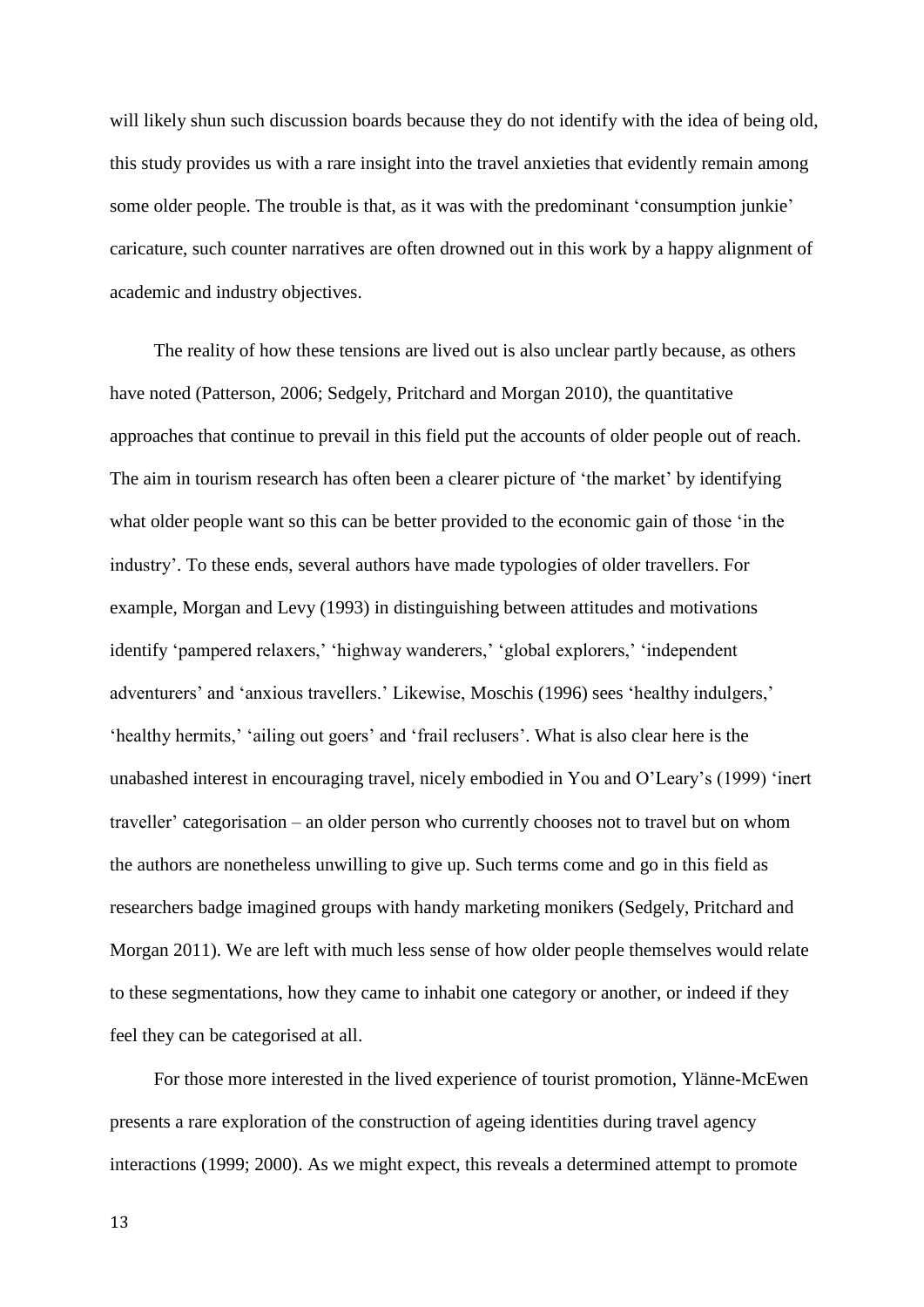norms of retirement as a time when 'sun, sea and youthfulness are awaiting' (McHugh 2003: 171). Similarly scrutiny of brochures targeting seniors shows marketers treading a careful line between assumed desires for hotel relaxation and active ageing activities outside (Dann 2001) as they negotiate a similar tension to that embodied in the 'soft adventure' idea. Clearly there are many ways in which gerontologists might explore holidays since they offer opportunities to experiment with previously untried identities and retirement may be a point of particular reflection about which are most attractive as people transform from 'workers' to (travelling?) 'retirees'. There could be moments here when older people are open to a range of influences, though how they reflect on them and with what implications for their travel has largely gone without investigation (Thompson *et al*. 2010). Here we note recent worries about older people 'cashing in' their pensions to pay for activities like travel irrespective, of the consequences afterwards (ILC 2015) as the 'grey-haired globe trotter' idea rears up again in relevant policy discourses (International Transport Forum, 2015). But what will come to pass is another matter entirely such that the processes through which these visions are potentially realised could be usefully examined through in-depth work with those involved.

An obvious question to pose at this point is how exactly does holiday travel feature in older lives today. Some argue that newer generations of older people are more likely to talk about their travel as a means of demonstrating their adventurousness, and (returning to our earlier discussion) presumably their 'active ageing' abilities, in ways that could subtly feed a wider expectation about later life travel (Weiss 2005, cited in Hudson 2010). But we do not yet know because how travel aspirations come to infiltrate identified groups of older people, and how they are lived with thereafter, remains largely unexplored in our final field of research. Because the vision is of an emergent market, any suggestion of travel ambivalence is generally downplayed as, in our fourth body of work more than in the other three, the assumption is often that more later life leisure travel is both coming and to be encouraged.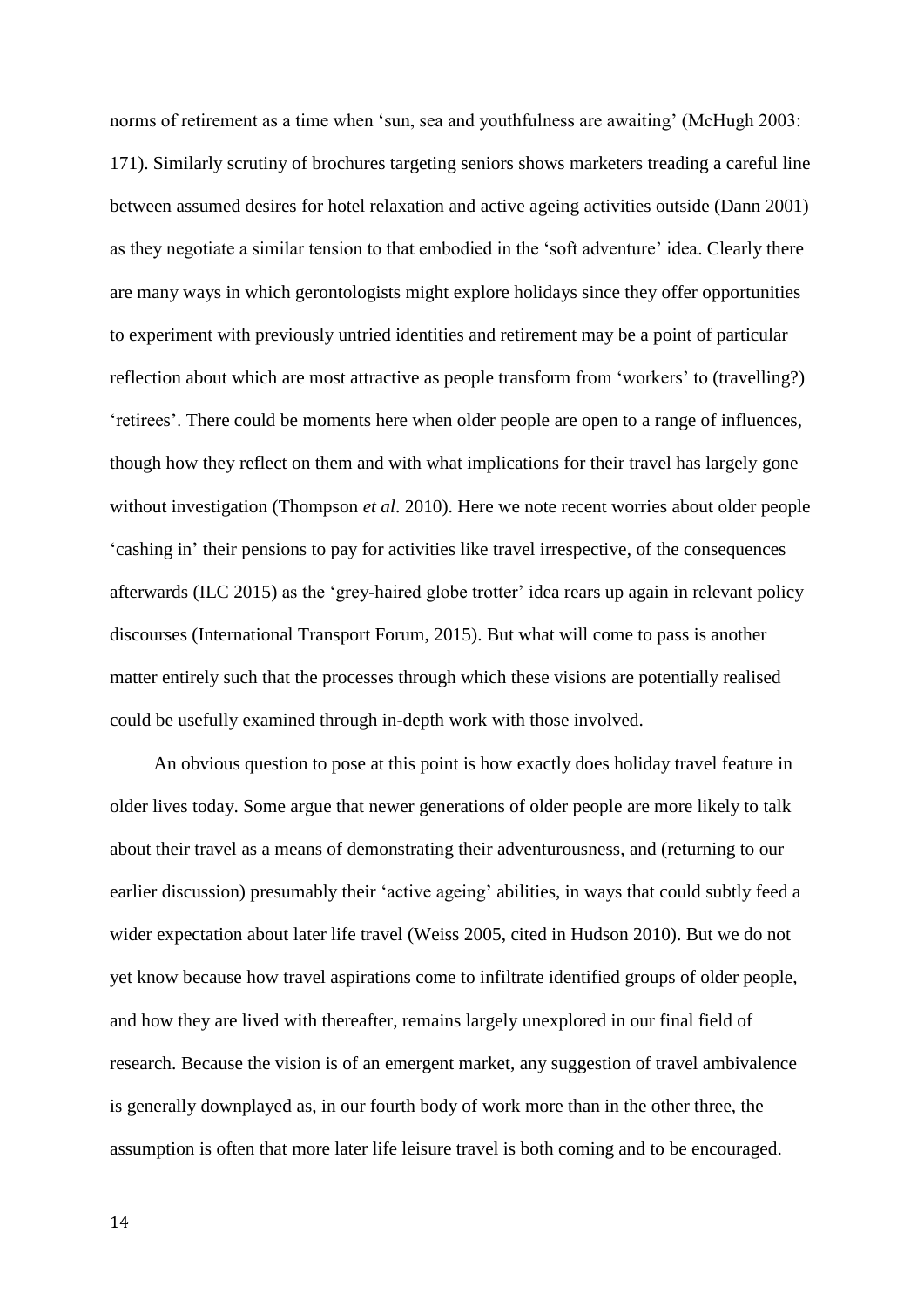### **Pushing people around… and pulling it all together**

This review article belongs to a wider study of how people in the UK move into later life and how their experiences of, and expectations for, leisure travel may change in the process. It is motivated by an interest in how older people come to move around in more or less energy intensive ways, drawing on previous work concerned with how older people may respond differently to environmental agendas depending on the activity at hand (Hitchings, Collins and Day 2015), how a focus on the lifecourse can help us understand how patterns of consumption come about (Venn *et al.* 2015) and how leisure travel can sometimes be experienced as a pressure as much as a pleasure (Hibbert *et al.* 2015). It also belongs to a centre of social science energy research that questions how hot spots of future demand are both imagined and encouraged (Shove and Walker 2014). To these ends, we have been interested here in how relevant bodies of work see the processes involved and the implications of applying some of their core assumptions to the topic of later life leisure travel.

We began with the concept of 'active ageing' and suggested that, whilst it may represent a valuable framework for empowering older people to remain independent and well, in longer distance leisure travel terms the implications of unreflexively embracing the assumptions underpinning this agenda are as yet unclear. Then we highlighted the apparent specificity of the 'baby boomer' generation about whom, in spite of a set of suggestions about their worrying appetite for post retirement consumption, comparatively little is yet known about how this feeds into relevant travel practices, what draws them to more or less energy consumptive leisure travel, or how this will change as they age. After that we moved to how the idea of older person 'mobility' is more generally portrayed, paying particular attention to the spatial implications in terms of whether ideas derived from the locality also apply elsewhere. Finally, we saw scholars in tourism studies hoping to understand the business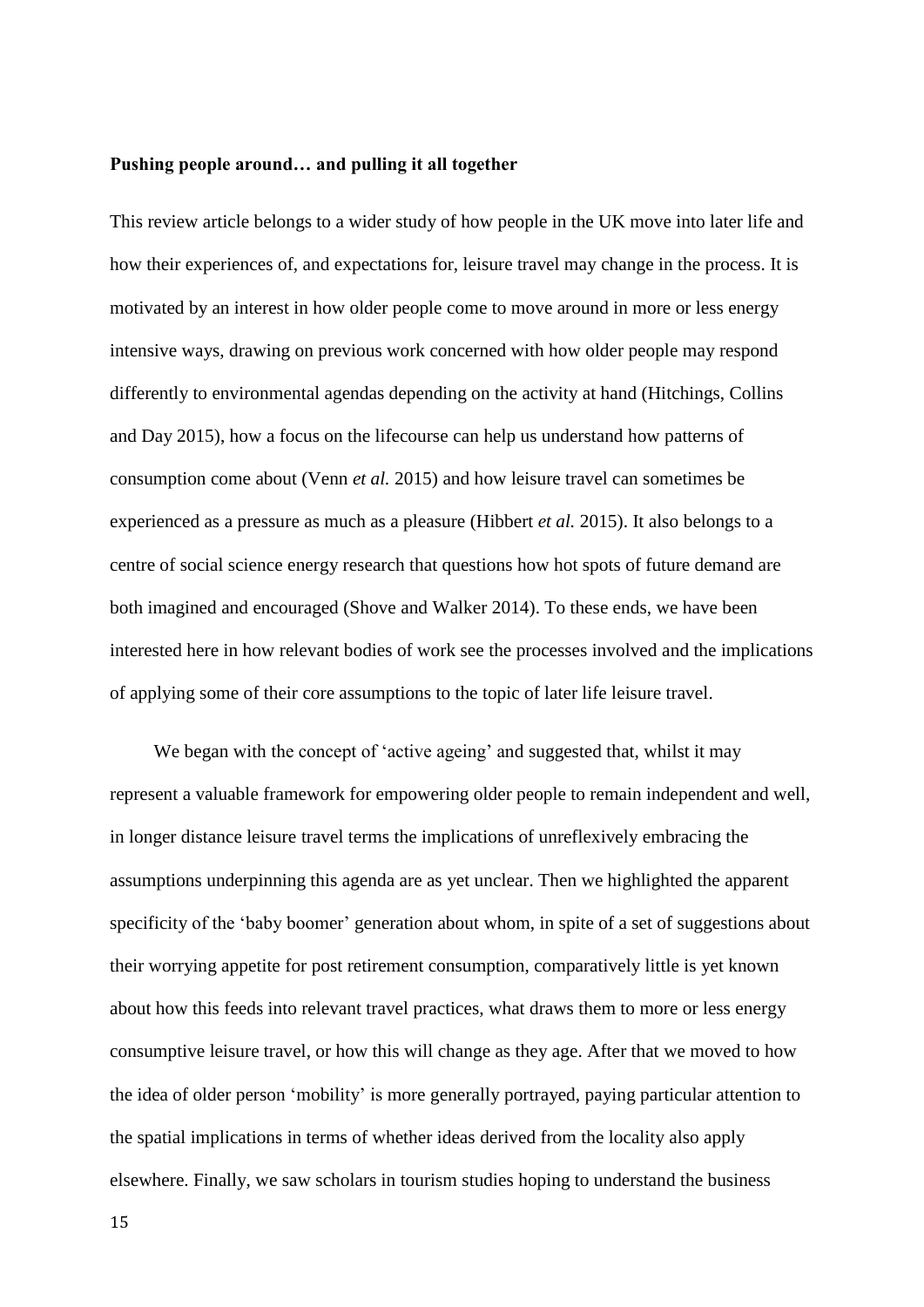opportunities represented by older consumers who are healthier and wealthier than ever, working under the assumption of a significant market opportunity.

Some very different pictures of the travelling older person came and went as we did so. According to the guiding objectives and starting principles associated with each group of scholars, we saw an active and responsible citizen defying decline through travel, a selfindulgent generation set on making the most of retirement irrespective of environmental cost, a declining older person whose mobility should be encouraged to maintain wellbeing and independence, and a potential source of profit. Some of these bodies of work are evidently quite keen on more later life travel whilst others are motivated by anxieties about this prospect. Nonetheless, and despite their evident differences, it could still be said that all four might be serving to encourage more travel after retirement in the sense that they either begin with the idea that it is a good thing or that it is probably happening. From our point of view, there are concerns about how this work could itself be complicit in feeding future energy demand as relevant assumptions spill out into wider society. More positively, however, this exercise also points towards certain topics and research questions that might feasibly help us to reconcile sustainability and social wellbeing objectives. It is with this in mind, and as a means of continuing the conversation, that we end with three questions for future work in this area:

**1.** How do older people respond to being 'pushed around'? Older people will themselves move in and out of all the above four roles as, in everyday life just as in academic debate, ideas about the goods and bads of later life travel circulate in society. In this respect, we firstly want to ask whether we, as researchers, have sometimes uncritically promoted the benefits of mobility without understanding what this means to older people. By equating independent mobility with successful living, we could feasibly be encouraging them to strive to be mobile above and beyond what they would like and are able to achieve. Admittedly, in conducting the above review, instances of travel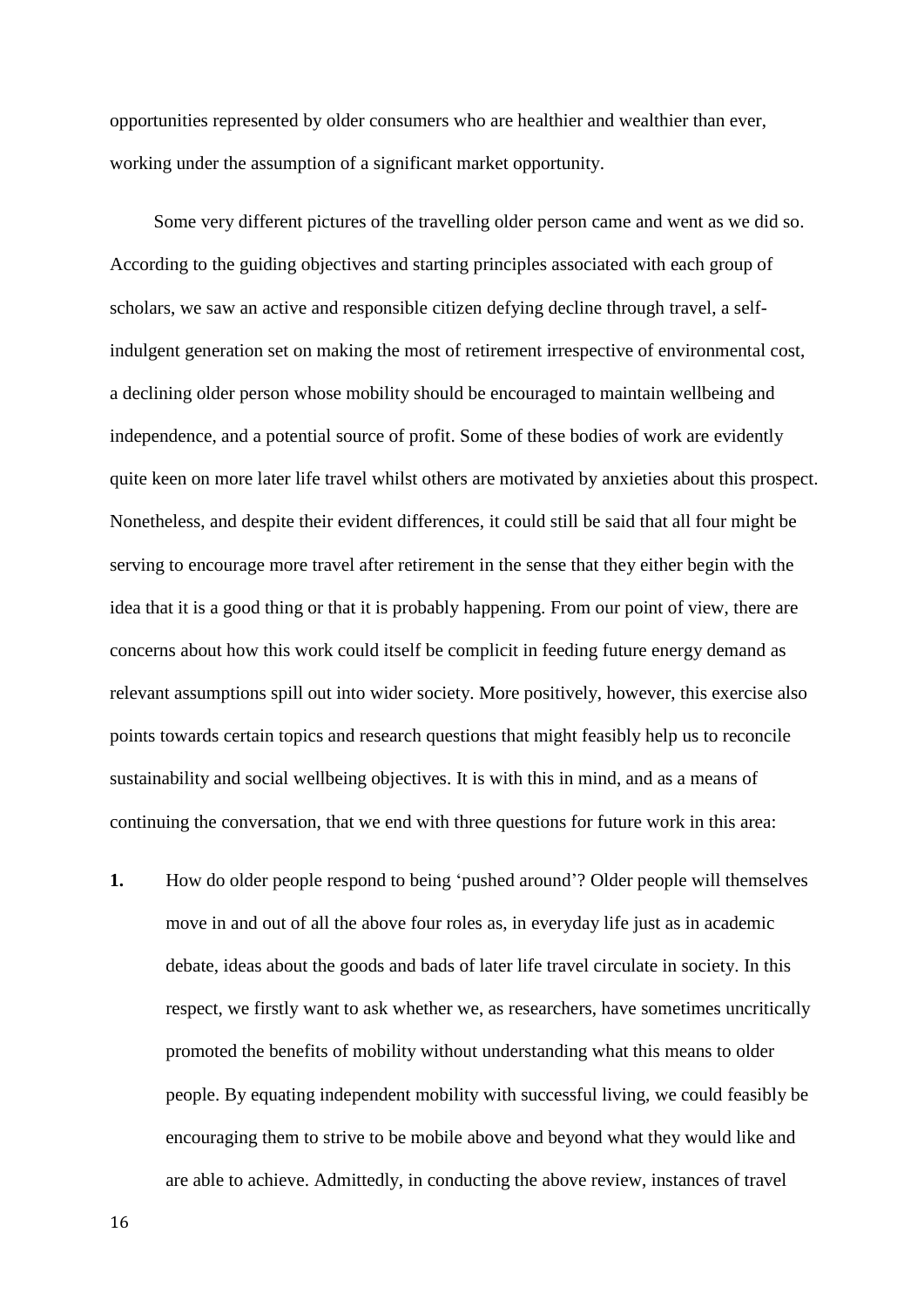resistance or indifference were infrequently reported. But this could partly stem from how researchers have defined the topic and what they have looked for in their studies. It is equally possible that older people may now be reluctant to reveal it in view of the inactivity stigma already discussed. Yet exploring how and whether forms of travel resistance exist amongst different groups of older people could provide valuable insights for those hoping to minimise environmental impacts without depriving older people of experiences they find fulfilling.

**2.** What difference does distance make? Not withstanding how the overall energy consumption associated with later life leisure travel also depends on matters of frequency, mode and purpose, this review particularly leaves us with questions about distance. One of the obvious tensions emerging from our examination of the above four bodies of work relates to whether later life leisure travel should be understood as fundamentally good or bad. Can we, for example, have it both ways in terms of encouraging more everyday mobility because of the associated benefits whilst also criticising those who travel far and frequently because of the energy demand? The question that naturally follows from any attempt to square these two very different stances is at what point, and under what circumstances, does mobility switch from a matter of active ageing and healthy social functioning to selfish travel and sustainability indifference? One way of starting to answer it would be to evaluate the activities implied in existing visions. In this sense it may be worth avoiding any starting assumptions about the rights and wrongs of later life mobility to question the perceived functions of moving around and how these functions become associated with trips of different distances. How, for example, are positive relations with friends and family now being sustained through 'quality time' on holiday instead of the more frequent interactions nearer home with which they have more traditionally been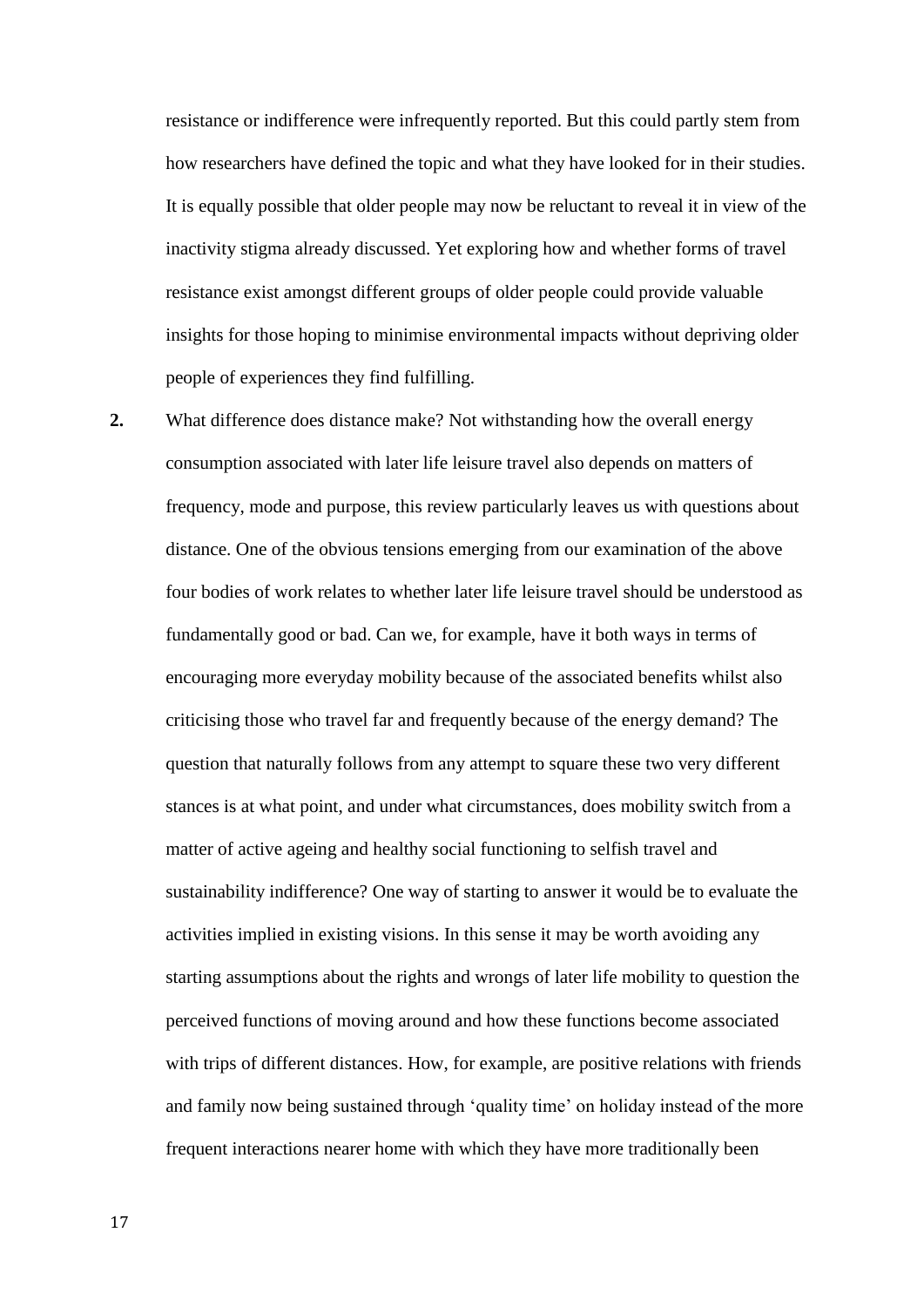associated? How far does longer distance leisure travel go in providing the range of benefits that mobility researchers have discerned in the locality? Equally how might the enjoyable challenges and personal rewards of travel adventure in later life be provided in less far-flung places? Answering such questions could provide a new appreciation of how distance leisure travel may have gradually started to supplant other activities as the means by which older people feel they should be achieving wellbeing and fulfilment. Doing so could also help us understand how these processes could be most effectively influenced to positive social and environmental ends.

**3.** What happens if a gerontological approach to mobility itself looks more often further afield? For gerontologists to play their part in answering the above questions, this will likely entail going beyond the locality that has often been the assumed focus of their work on this topic. This should logically require a greater engagement with tourism studies than has hitherto often been the case but, as we have indicated, the result could be a useful injection of critical perspectives and qualitative approaches into a field where they still remain relatively uncommon with regard to the older traveller. Many are working hard to grow the market for older person travel, though the degree to which doing so is always beneficial or enjoyable for older people themselves in terms that surpass immediate holiday needs and desires is unclear. In view of the escalating energy demand, intergenerational justice issues, and personal stresses that could follow in the wake of a later life travel boom, we end with the suggestion that this might be an excellent time for critical gerontologists of mobility to venture more frequently outside the local comfort zone to see what their approaches have to tell us about leisure travel to a range of contexts further away.

18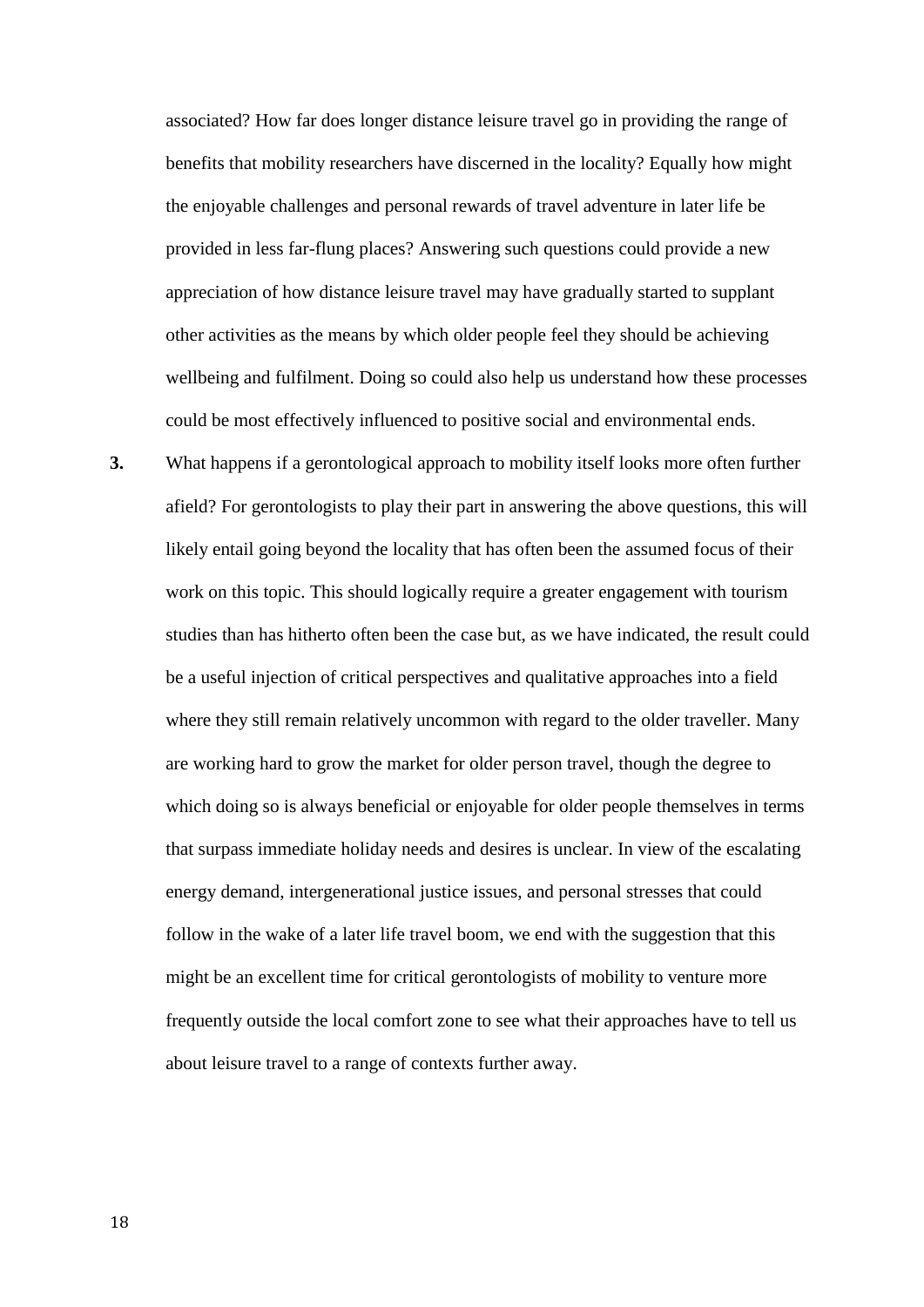# **References**

Bass, S., Caro, F. and Chen, Y-P. 1993. *Achieving a productive ageing society,* Westport, CT, Auburn House.

Biggs, S, Phillipson, C, Leach, R. and Money, A. 2007. Baby boomers and adult ageing: issues for social and public policy. *Quality in Ageing*, **8**, 3, 32-40.

Blaikie, A. 1999. *Ageing and Popular Culture*, Cambridge University Press, Cambridge.

Bonvalet, C. and Ogg, J. 2011. *Baby boomers: a mobile generation*, The Bardwell Press, Oxford.

Boudiny, K. 2013. 'Active ageing': from empty rhetoric to effective policy tool. *Ageing and Society*, **33**, 6, 1077-1098.

Bowling, A. 1993. The concepts of successful and positive ageing. *Family Practice,* **10,** 4, 449–453.

Bowling, A. 2008. Enhancing later life: how older people perceive active ageing? *Ageing and Mental Health,* **12**, 3, 293–301.

Breheny, M, and Stephens, C. 2009. 'I sort of pay back in my own little way': managing Independence and social connectedness through reciprocity. *Ageing and Society,* **29**, 8, 1295– 1313.

Clarke, A. and Warren, L. 2007. Hopes, fears and expectations about the future: what do older people's stories tell us about active ageing? *Ageing and Society,* **27**, 4, 465-488.

Dann, G. 2001. Targeting Seniors Through the Language of Tourism. *Journal of Hospitality and Leisure Marketing,* **8**, 3/4, 3-4.

Department of Health 2005. *Independence, Well-Being and Choice: Our Vision for the Future of Social Care in England*. HMSO, London.

Domain, D., Fast, J., Chapman, S.A. and Keating, N. 2006. Retirement and Productive Activity in Later Life. *Journal of Family Economic Issues,* **27**, 3, 401-419.

Ekerdt, D. J. 1986. The busy ethic: moral continuity between work and retirement. *The Gerontologist,* **26**, 3, 239–44.

Elkington, J. 2011. Will Generation Zero clean up the Baby Boomers' environmental mess? *The Guardian*. 27th July.

Furling, M. 2007. *Turning silver into gold: how to profit in the new boomer marketplace*. London, FT Press.

Gabriel, Z. and Bowling, A. 2004. Quality of life from the perspectives of older people. *Ageing and Society,* **24**, 5, 675-691.

Gibson, H. 2002. Busy Travelers: Leisure-Travel Patterns and Meanings in Later Life. *World Leisure,* **44**, 2, 11-20.

Giddens, A. 1991. *Modernity and self identity.* Stanford University Press, Stanford.

Gilleard, C. and Higgs, P. 2000 *Cultures of ageing: self, citizen and the body.* Pearson Education, London.

Gilleard, C. and Higgs, P. 2005. *Contexts of ageing*. Policy Press, Cambridge.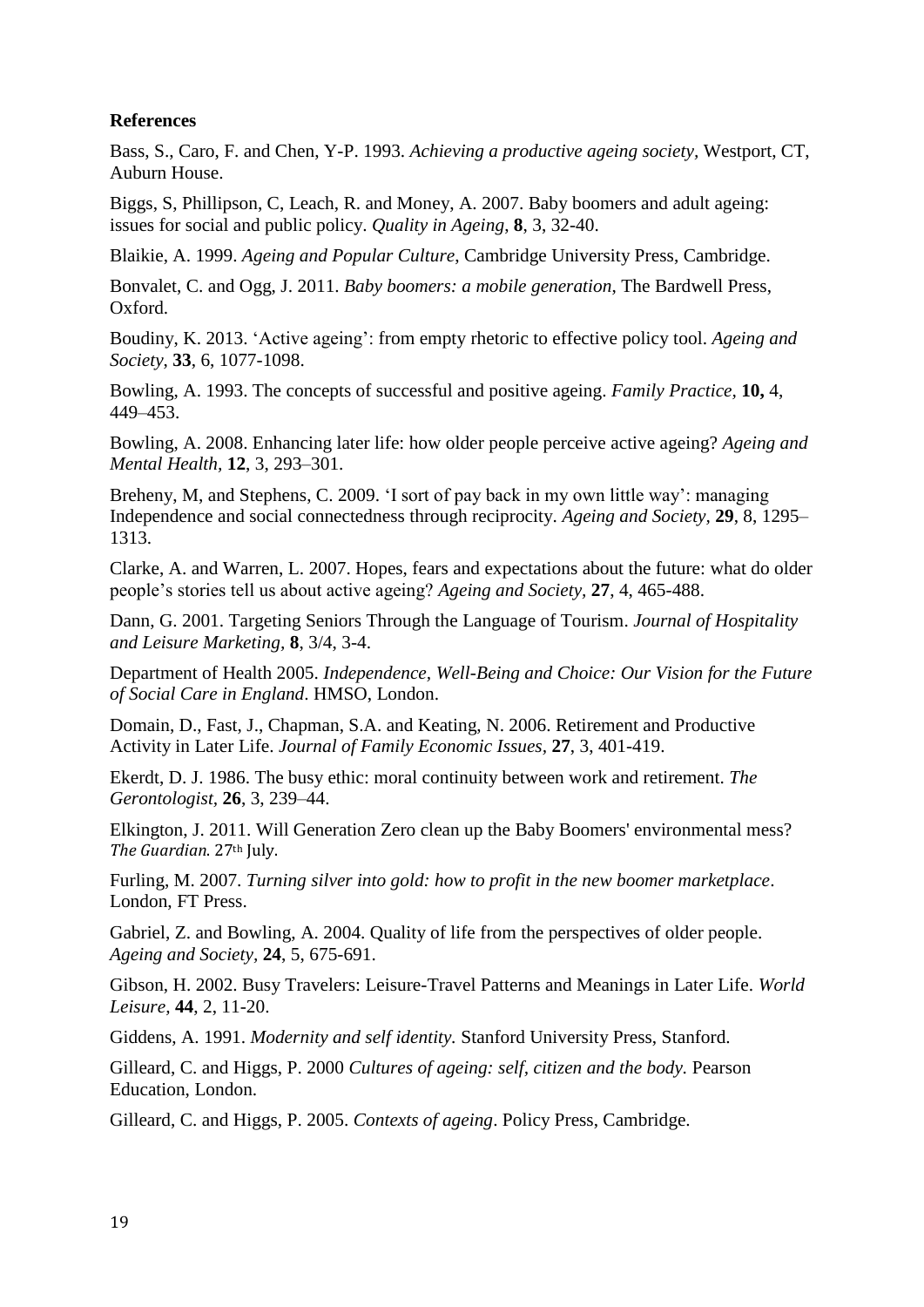Gilleard, C. and Higgs, P. 2007. The Third Age and the Baby Boomers: Two Approaches to the Social Structuring of Later Life. *International Journal of Ageing and Later Life,* **2**, 2, 13- 30.

Gilleard, C. and Higgs, P. 2013. The fourth age and the concept of a 'social imaginary': a theoretical excurcus. *Journal of Aging Studies,* **27**, 4, 368-376.

Gilleard, C, Higgs, P, Hyde, M, Wiggins, R. and Blane, D. 2005. Class, cohort, and consumption: the British experience of the third age. *Journal of Gerontology B Social Sciences*. **60**, 6, 305-310.

[Goins, R.T,](http://www.unboundmedicine.com/medline/?st=M&author=Goins%20RT) [Jones J,](http://www.unboundmedicine.com/medline/?st=M&author=Jones%20J) [Schure, M,](http://www.unboundmedicine.com/medline/?st=M&author=Schure%20M) [Rosenberg, D.E,](http://www.unboundmedicine.com/medline/?st=M&author=Rosenberg%20DE) [Phelan, E.A,](http://www.unboundmedicine.com/medline/?st=M&author=Phelan%20EA) [Dodson, S,](http://www.unboundmedicine.com/medline/?st=M&author=Dodson%20S) [Jones, D.L.](http://www.unboundmedicine.com/medline/?st=M&author=Jones%20DL) 2015. Older Adults' Perceptions of Mobility: A Metasynthesis of Qualitative Studies. *The Gerontologist*. **55,** 6, 929-942.

Goodwin, J. and O'Connor, H. 2014. Notions of fantasy and reality in the adjustment to retirement. *Ageing and Society,* **34**, 4, 569-589.

Haq, G, Brown, D. and Hards, S. 2010. *Older people and climate change: the case for better engagement. Project Report.* Stockholm, Stockholm Environment Institute.

Harkin, J. and Huber, J. 2004. *Eternal youths. How the baby boomers are having their time again*. London, Demos, Hendy Banks.

Hennessy, C. H. and Walker, A. 2010. Promoting multi-disciplinary and interdisciplinary ageing research in the United Kingdom. *Ageing and Society*, **31**, 1, 32-69.

Hibbert, J.F., Dickinson, J.E. and Curtin, S. 2013. Understanding the influence of interpersonal relationships on identity and tourism travel. *Anatolia: An International Journal of Tourism and Hospitality Research*, **24**, 1, 30-39.

Hillman, W. 2013. Grey nomads travelling in Queensland, Australia: social and health needs. *Ageing and Society,* **33**, 4, 579-597.

Hitchings, R, Collins, R. and Day, R. 2015. Inadvertent environmentalism and the actionvalue opportunity: reflections from studies at both ends of the generational spectrum. *Local Environment,* **20**, 3, 369-385.

Howe, N. and Strauss, W. 2007. The next 20 years. How customer and workforce attitudes will evolve. *Harvard Business Review,* **85**, 7-8, 41-52.

Hudson, S. 2010. Wooing Zoomers: marketing to the mature traveler, *Marketing Intelligence and Planning,* **28**, 4, 444-461.

Hurd, M.D. and Rohwedder, S. 2006. Some answers to the retirement-consumption puzzle. *NBER Working Paper Series*, National Bureau of Economic Research, Cambridge, Mass.

Hynes, M. 2015. Travel and tourism in later life. In Twigg, J. and Martin, W. (eds) *Routledge Handbook of Cultural Gerontology.* Routledge, London.

International Longevity Centre UK. 2015. *Here today, gone tomorrow: how today's retirement choices could affect financial resilience over the long term*. ILC-UK London.

International Transport Forum. 2015. *Capitalising on the Grey-haired Globetrotters: Economic Aspects of Increasing Tourism among Older and Disabled People* Discussion paper 2015.11 Paris.

Jones, I.R, Hyde, M, Victor, C, Wiggins, D, Gilleard, C. and Higgs, P. 2008. *Ageing in a consumer society: from passive to active consumption in Britain*. Policy Press, Bristol.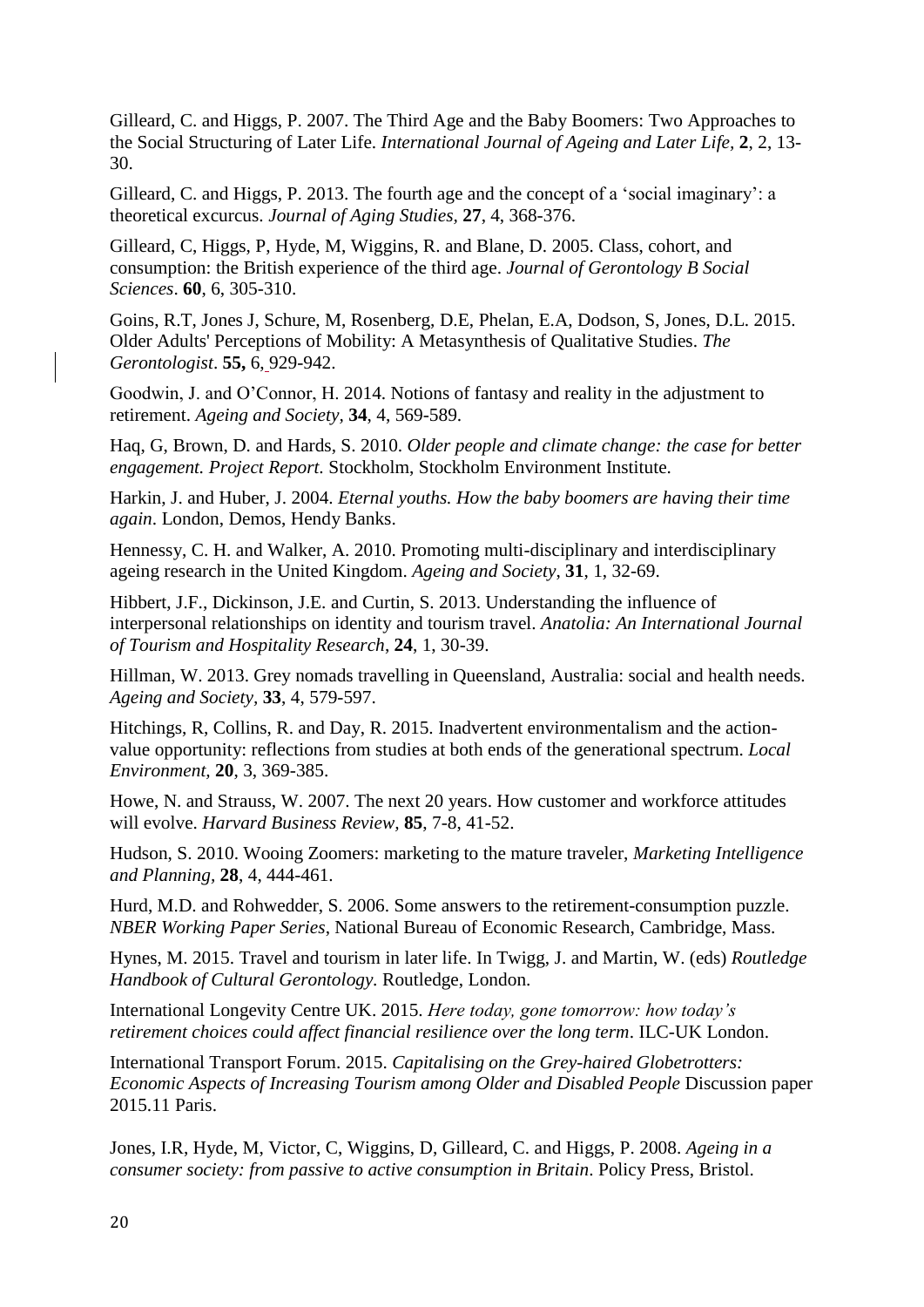Karisto, A. 2007. Finnish Baby Boomers and the Emergence of the Third Age. *International Journal of Ageing and Later Life,* **2**, 2, 91–108.

Katz, S. 2000. Busy bodies, active ageing and the management of everyday life. *Journal of Aging Studies,* **14**, 2, 135-152.

Katz, S. 2003. Critical gerontological theory: Intellectual fieldwork and the nomadic life of ideas. In Briggs, S., Hendricks, J. and Lowenstein, A. (Eds) *The need for theory: Critical approaches to social gerontology* Baywood, Amityville. 15-31.

Kazeminia, A, Del Chiappa, G. and Jafari, J. 2014. Seniors' Travel Constraints and Their Coping Strategies. *Journal of Travel Research*, **54**, 1, 80-93.

Laslett, P. 1989. *A fresh map of life.* Weidenfield and Nicolson, London.

Leach, R., Phillipson, C., Biggs, S. and Money, A. 2013. Baby boomers, consumption and social change: the bridging generation? *International Review of Sociology,* **23**, 1, 104-122.

Lundgren, A. 2012. Doing Age: Methodological reflections on interviewing, *Qualitative Research,* **13**, 6, 668-684.

Mackay, H. 1997. *Generations: Baby boomers, their parents and their children*. Pan Macmillan Publishing, Sydney

Major, B. and McLeay, F. 2013. Alive and kicking: evaluating the overseas package holiday experience of grey consumers in the United Kingdom. *Journal of Vacation Marketing,* **19**, 1, 5-18.

Mann, K. 2001. *Approaching retirement: social divisions, welfare and exclusion,* Policy Press, Bristol.

McCarthy, 2013. The life that disappeaed while babyboomers had their fun. *The Independent. 29th May.*

McHugh, K. 2003. Three faces of ageism: society, image and place, *Ageing and Society,* **23**, 2, 2165-2185.

Metz, D. 2000. Mobility of older people and their quality of life. *Transport Policy,* **7**, 2, 149- 152.

Mollenkopf, H, Marcellini, F, Ruoppila, I, Széman, Z, and Tacken, M. 2005. *Enhancing Mobility in Later Life: Personal Coping, Environmental Resources and Technical Support*. IOS Press, Amsterdam.

Morgan, D. 1998. Facts and Figures about the Baby Boom, *Generations,* **22**, 1, 10-15.

Morgan, L. and Levy, D. 1993. *Segmenting the mature market*. Probus, Chicago.

Moschis, G. P. 1996. *Gerontographics: Life stage segmentation for marketing strategy development.* Quorum Books, Conneticut.

Muller, T. and O'Cass, A. 2001. Targeting the young at heart: Seeing senior vacationers the way they see themselves. *Journal of Vacation Marketing*, **7**, 4, 285-301.

Musselwhite, C. and Haddad, H. 2010. Exploring older drivers' perceptions of driving. *European Journal of Ageing*, **7**, 3, 181-188.

Nimrod, G. 2008. Retirement and tourism: themes in retirees' narratives, *Annals of tourism Research,* **35**, 4, 859-878.

Nordbakke, S. and Schwanen, T. 2014. Well-being and Mobility: A Theoretical Framework and Literature Review Focusing on Older People. *Mobilities,* **9**, 1, 104-129.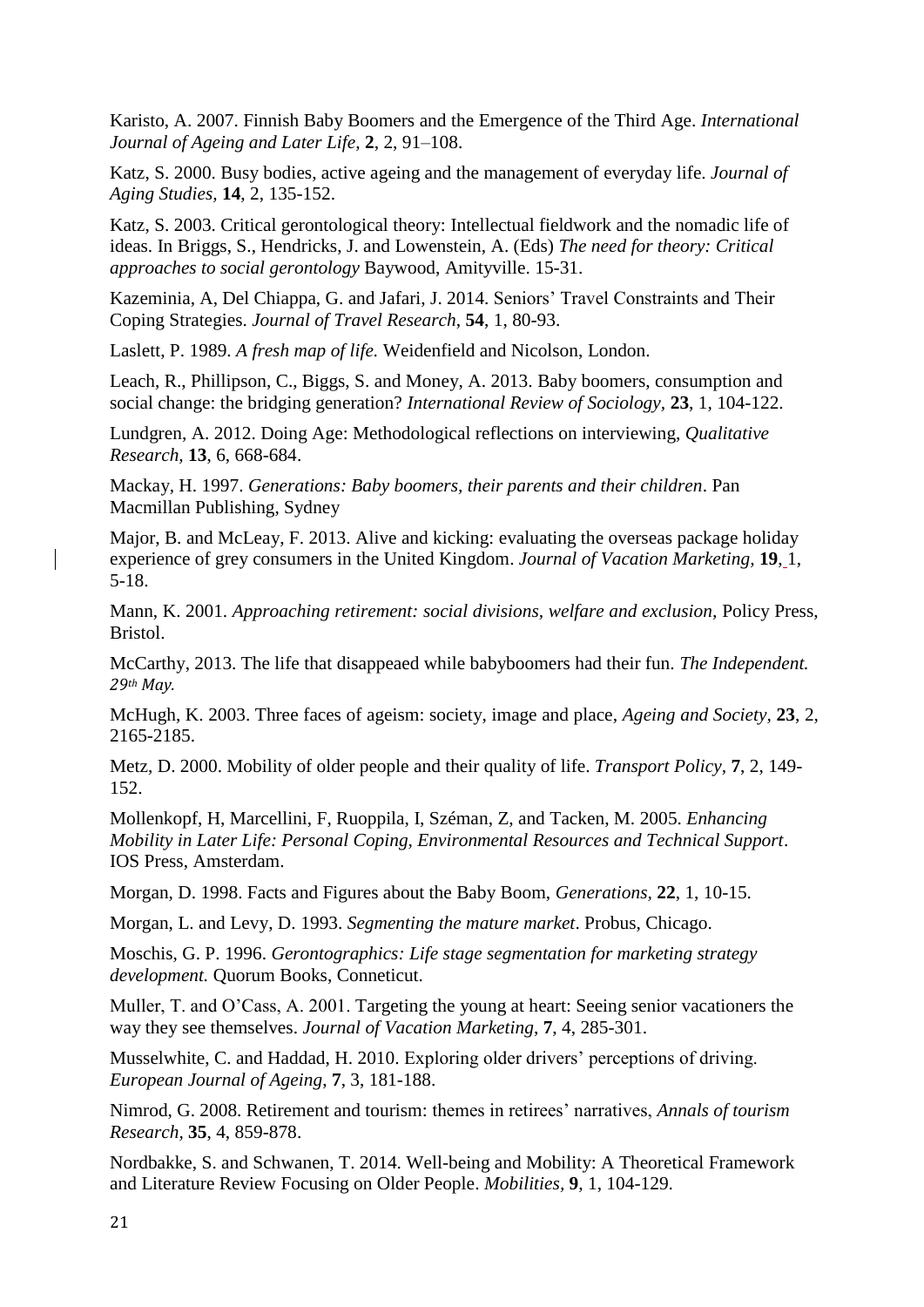Patterson I. 2006. *Growing Older: Tourism and Leisure Behaviour of Older Adults*. CABI: Oxfordshire.

Patterson, I. and Pegg, S. 2009. Marketing the Leisure Experience to Baby Boomers and Older Tourists. *Journal of Hospitality Marketing and Management,* **18**, 2-3, 254-272.

Pike, E. 2011. The Active Aging Agenda, old folk devils and a new moral panic. *Sociology of Sport Journal,* **28**, 2, 209-225.

Peace, S, Holland, C. and Kellaher, L. 2011. 'Option recognition' in later life: variations in ageing in place. *Ageing and Society,* **31**, 5, 734–57.

Ready for Ageing Alliance. 2015. *The myth of the baby boomer*. London: Author.

Schwanen, T. and Ziegler, F. 2011. Wellbeing, independence and mobility: an introduction. *Ageing and Society,* **31**, 5, 719-33.

Schwanen, T. Banister, D. and Bowling, A. 2012. Independence and mobility in later life *Geoforum,* **43**, 6, 1313-22.

Sedgely, D. Pritchard, A. and Morgan, N. 2011. Tourism and Ageing: A transformative research agenda. *Annals of Tourism Research,* **38**, 2, 422–436.

Shove, E. and Walker, G. 2014. What is energy for? social practice and energy demand. *Theory, Culture and Society,* **31**, 5, 41–5.

Siren, A. and Haustein, S. 2013. Babyboomers' mobility patterns and preferences: What are the implications for future transport? *Transport Policy,* **29**, 236-144.

Staats, S. and Pierfelice, L. 2003. Travel: a long-range goal of retired women. *The Journal of Psychology,* **137**, 5, 483-494.

Street, D, and Crossman, J. S. 2006. Greatest generation or greedy geezers? Social spending preferences and the elderly. *Social Problems,* **53**, 1, 75-96.

Thompson, S, Michaelson, J, Abdallah, S, Johnson, V, Morris, D, Riley, K. and Simms, A. 2010. '*Moments of change' as opportunities for influencing behaviour: a report to DEFRA.* The New Economics Foundation, London.

Timmer, E. Bode, C. and Dittman Kohli, F. 2003. Expectations of gains in the second half of life: a study of personal conceptions of enrichment in a lifespan perspective. *Ageing and Society,* **23**, 1, 3-24.

Toepoel, V. 2013. Ageing, Leisure, and Social Connectedness: How could Leisure Help Reduce Social Isolation of Older People? *Social Indicators Research,* **113**, 1, 355–372.

Tulle-Winton, E. 1998. Growing old and resistance: towards a new cultural economy of old age? *Ageing and Society,* **19**, 3, 281-299.

Tulle, E. 2004. *Ageing, the body and social change: running in later life,* Palgrave Scholar.

Venn, S. Burningham, K., Christie, I. and Jackson, T. 2016. Consumption junkies or sustainable consumers: considering the grocery shopping practices of those transitioning to retirement. *Ageing and Society* - forthcoming

Viant, A. 1993. Enticing the elderly to travel: an exercise in euromanagement. *Tourism Management,* 1**4**, 1, 52-60.

Walker, A. 1990. The economic burden of ageing and the prospect of intergenerational conflict. *Ageing and Society,* **10**, 4, 377-396.